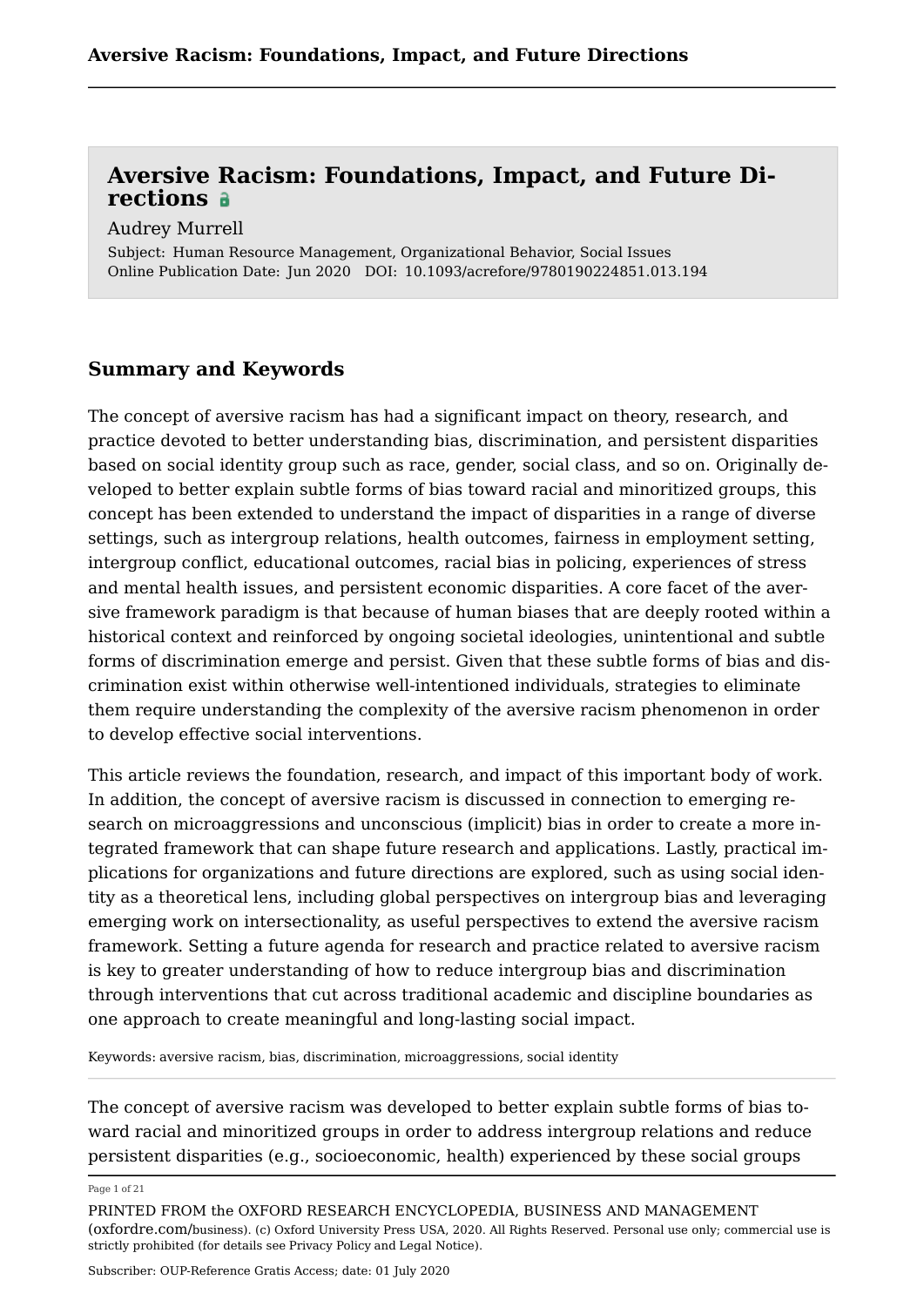(Dovidio, Gaertner, & Pearson, [2017](#page-14-0)). Dovidio and Gaertner [\(1981](#page-14-1)) developed the notion of aversive racism based on their understanding that these biases are deeply rooted in U.S. history and reinforced by ongoing societal ideologies. These deeply rooted biases, though powerful, are often expressed without conscious intention or rational awareness by the socially dominant group. Although unconscious, the result of these subtle forms of discrimination have a profound impact on the health and well-being of disadvantaged groups while also serving to reinforce social hierarchy and ongoing disparities (Dovidio et al., [2017](#page-14-0)). This article reviews the foundation and impact of this body of work. In addition, the concept of aversive racism is discussed in connection to recent work on microaggressions and unconscious (implicit) bias. Lastly, practical implications for the workforce are discussed along with future directions such as social identity theory and the emerging work on intersectionality as useful lens to outline for the ongoing work based on the aversive racism.

## **Aversive Racism—Foundations and Impact**

The origin of aversive racism began with attempts to explain the discrepancy between the endorsement of egalitarian values by white Americans and what was labeled as "subtle" acts of racial bias (Gaertner & Dovidio, [1986](#page-15-0)). This work was prompted by the need to draw attention to racial bias and discriminatory acts that were being committed by otherwise "good intentioned" racial majority group members. This initial question was both powerful and controversial, drawing attention to the difference between expressed egalitarian attitudes versus racially biased actions as well as identifying ways in which discrimination is not erased by formal legislation alone (e.g., 13th Amendment, Title IX, affirmative action). Not only is aversive racism defined as a subtle, indirect, and unconscious form of bias, but it is also conceptualized as the rationalization of discriminatory actions by majority individuals who see themselves as fair and egalitarian (Apfelbaum, Sommers, & Norton, [2008;](#page-13-0) Dovidio et al., [2017\)](#page-14-0). In fact, according to the aversive racism framework, individuals who commit discriminatory acts may sympathize with victims of past injustice; genuinely support principles of social equality; and regard themselves as unbiased, fair, and non-prejudiced individuals. Furthermore, because of this subtle bias, efforts to detect and eliminate aversive racism must be different from efforts to address more direct or overt forms of racial bias and discrimination (Pearson, Dovidio, & Gaertner, [2009](#page-18-0)).

Since the development of the aversive racism framework, there has been substantial research and applications over the past several decades (Dovidio, Kawakami, & Beach, [2001](#page-14-2)). For example, the aversive racism framework has been applied to decisions concerning qualifications of job applicants who are recommended for hiring (Jones, Peddie, Glirane, King, & Gray, [2016\)](#page-16-0), applicant recommendations for college admission (Hodson, Dovidio, & Gaertner, [2002](#page-16-1)), the impact of inadmissible DNA evidence on judgments of guilt or severity of sentencing of black versus white defendants (Hodson, Hooper, Dovidio, & Gaertner, [2005](#page-16-2)), employment decisions (Dovidio & Gaertner, [2000\)](#page-14-3), and medical interactions between black patients and white physicians (Penner, Blair, Albrecht, & Do

#### Page 2 of 21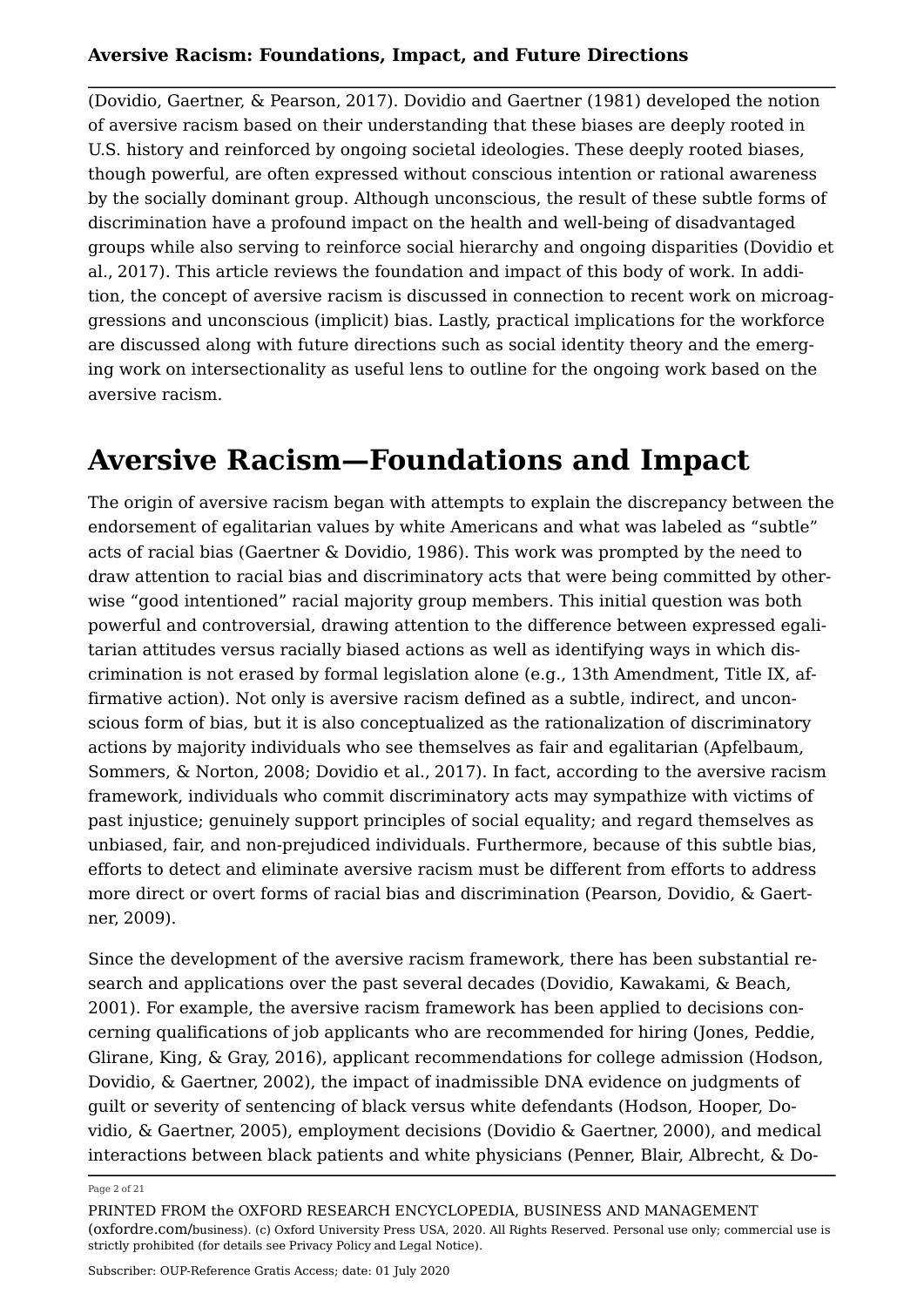vidio, [2014](#page-18-1); Penner et al., [2016](#page-18-2)). Within this research are robust findings showing that across time, context, population, and outcomes, the aversive racism framework is a powerful explanatory tool for understanding bias among people who may be well intentioned but nonetheless engage in discriminatory actions and decisions. Although unintentional, aversive racism has been consistently shown to produce disparate outcomes that can be as negative and debilitating for the target minority groups as intentional, overt forms of bias (Dovidio, Kawakami, & Gaertner, [2002](#page-14-4)).

The aversive racism framework also calls into question methods for addressing bias and discrimination especially when more subtle forms of bias are ignored. For example, Murrell, Dietz-Uhler, Dovidio, Gaertner, and Drout [\(1994\)](#page-17-0) studied attitudes toward affirmative action as a function of targeted group, framing of the policy, and institutional context. Resistance to affirmative action was aroused more by policies specifying blacks as the targeted group and by policies presented without justification. Supportive of the aversive racism framework, the level of resistance to the policies presented without justification for blacks as the target group was higher than for all other targeted groups with or without justification. Similarly, Nail, Harton, and Decker ([2003](#page-18-3)) found that liberals showed bias in favor of a twice-prosecuted African American relative to a European American defendant in their judgment of double jeopardy, whereas conservatives did the reverse. In a meta-analysis of 31 studies with more than 5,000 participants, U.S. African American targets received worse treatment than whites regardless of efforts toward equality (Aberson & Ettlin, [2004\)](#page-12-0). Other efforts toward antibias education programs (Kalev, Dobbin, & Kelly, [2006](#page-17-1); Yeager & Walton, [2011](#page-20-0)) often prove to be ineffective in producing intended outcomes as predicted by the aversive racism paradigm. As Dovidio and Gaertner state, "Like a virus that has mutated, racism has also evolved into different forms that are more difficult not only to recognize but also to combat" (Dovidio & Gaertner, [2000,](#page-14-3) p. 25).

Clearly, aversive racism has been demonstrated to be a rigorous construct across a variety of empirical and applied research. However, as work on bias and discrimination has evolved, several concepts have emerged that can be linked to and share similarities to the aversive racism construct. One must then ask the question as to whether these new constructs add new and different insight versus the existing aversive racism framework or if there is a need for integration across these different perspectives. Two that are most relevant to the current review are the concepts of microaggressions and implicit (unconscious) bias.

# **Aversive Racism and Microaggressions**

The concept of microaggressions has received a great deal of attention in research and practice. Often defined as subtle behavioral forms of bias and discrimination such as slights, snubs, or insults directed toward disadvantaged groups, microaggressions share a significant deal of commonalities with the concept of aversive racism (Lilienfeld, [2017](#page-17-2)). For example, research defines racial microaggressions as "brief and commonplace daily verbal, behavioral, and environmental indignities, whether intentional or unintentional,

#### Page 3 of 21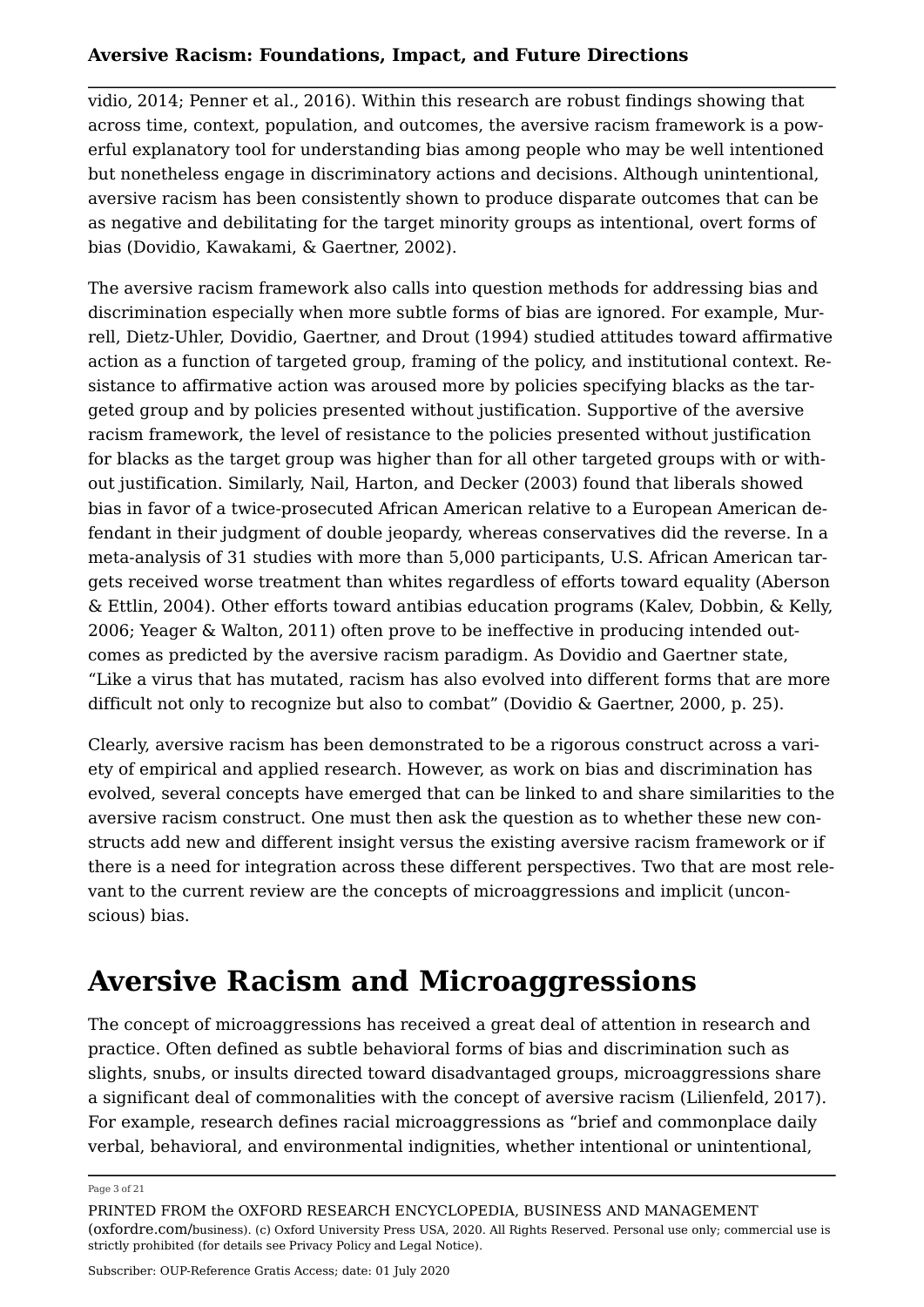that communicate hostile, derogatory, or negative racial slights and insults to the target person or group" (Sue, Capodilupo et al., [2007,](#page-20-1) p. 273). Sue and his colleagues (Sue, [2010](#page-19-0); Sue, Bucceri, Lin, Nadal, & Torino, [2007](#page-19-1); Sue, Capodilupo, & Holder, [2008](#page-19-2)) discuss microaggressions aimed at a wide variety of marginalized groups while others focus on actions targeting specific demographics such as ethnicity (Clark, Spanierman, Isaac, & Poolokasingham, [2014](#page-13-1); Nadal, [2011\)](#page-17-3), gender (Basford, Offermann, & Behrend, [2014](#page-13-2); Gartner & Sterzing, [2016](#page-15-1)), religion (Husain & Howard, [2017](#page-16-3)), or sexual orientation (Shelton & Delgado-Romero, [2011](#page-19-3); Woodford, Howell, Kulick, & Silverschanz, [2013\)](#page-20-2). Within this work, two different forms of microaggressions are frequently discussed that include microassaults and Sue, Capodilupo et al. [\(2007](#page-20-1)). Microinvalidations would refer to things that invalidate a person's unique identity. An example of this would be the use of heterosexist language, such as when a male pronoun is used when addressing a mixed gender group. Microinsults can take forms such as when someone acts surprised to find an African American doing well in math or engineering (Sue, [2010](#page-19-0)). Microinsults tend to convey rudeness and insensitivity such as a put-down or derogatory comment. While these represent two different types of behaviors, they each reflect acts of bias or discrimination that can be committed by otherwise well-intentioned, liberal individuals, and range from subtle to overt behaviors.

Microaggressions are not always visible and as such have been directly linked to subtle forms of discrimination consistent with the aversive racism paradigm (Nadal, Mazzula, Rivera, & Fujii-Doe, [2014\)](#page-18-4). Sue [\(2010\)](#page-19-0) argues that microaggressions can be much more detrimental to those with minority identities such as women, people of color, or those with nonconforming sexual orientations, than overt exclusion or discrimination expressing itself as explicit racism, sexism, or homophobic behavior. Since microaggressions are often seen as invisible and subtle, these actions often pass under the radar screen of active consciousness, even for those expressing the microaggression. From this perspective, the perpetrator of the aggression can be unaware of it, or other times the slight may not even be intended and committed by otherwise unbiased individuals. Regardless of the intent, both types of microaggressions can still be damaging because they operate beneath the surface and may express biased attitudes that would otherwise be consciously disavowed (Sue, Bucceri et al., [2007](#page-19-1)). Based on this work, one can clearly see both conceptual and empirical overlap between aversive racism and microaggressions.

Ironically, a good deal of research on microaggressions discusses this concept and its consequences separate from the framework of aversive racism. One exception is Sue ([2010](#page-19-0)) who observed, "Racial microaggressions are most similar to aversive racism in that they generally occur below the level of awareness of well-intentioned people" (p. 9). Others argue that research investigating aversive racism is also done at the macro-level of analysis versus research on microaggressions which typically focuses at the micro-level of analysis (Sue, [2010\)](#page-19-0). For example, Murrell et al. ([1994](#page-17-0)) applied aversive racism to resistance to affirmative actions as a matter of organizational and social policy. Rodenborg and Boisen ([2013\)](#page-19-4) connected the aversive racism framework and intergroup contact theory to make a case for lack of cultural competence and persistent racial segregation. Also, a meta-analysis of subtle (including microaggressions) and overt (i.e., blatant) forms of racial and gen

### Page 4 of 21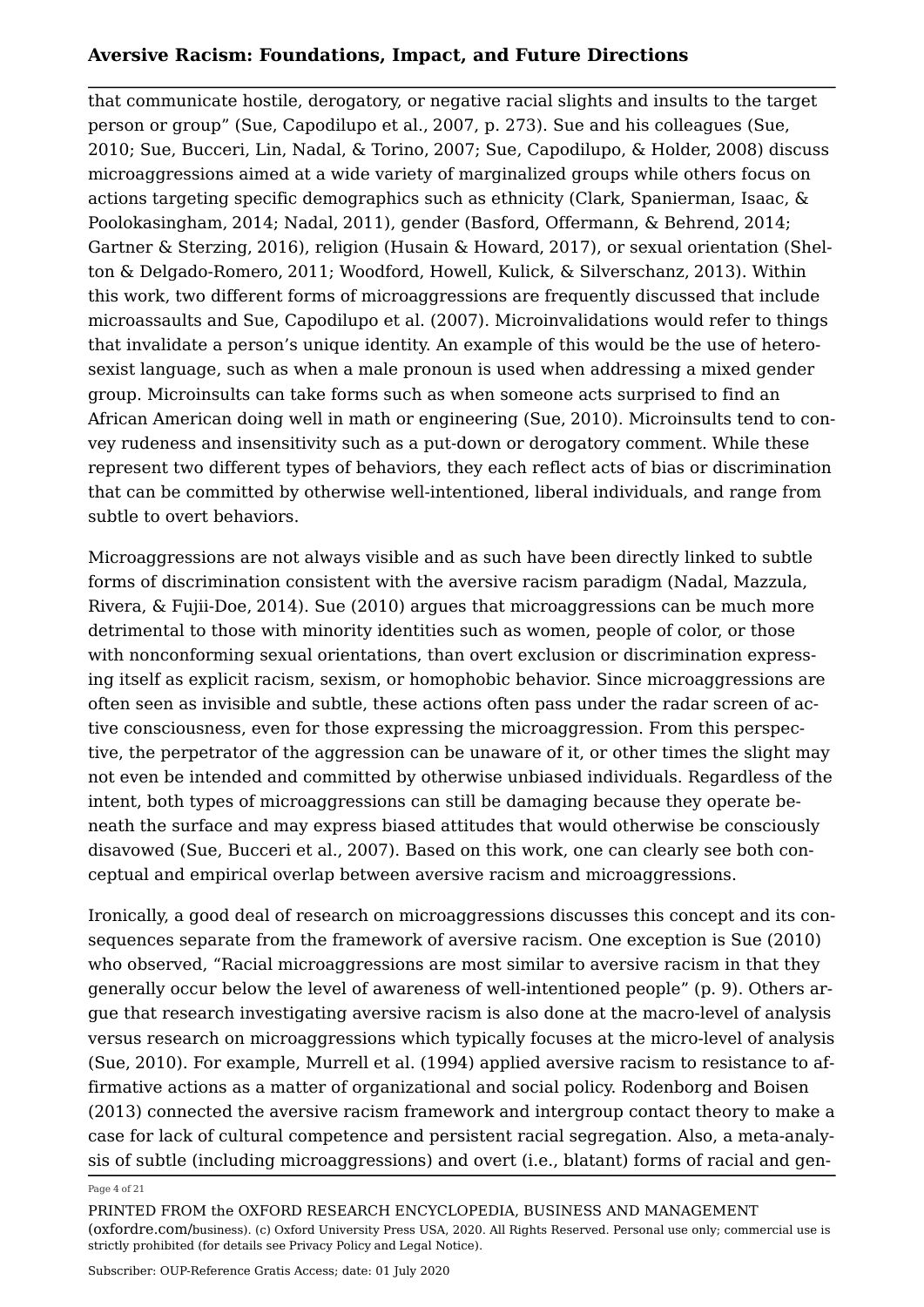der discrimination on psychological and physical health and workplace performance found these attitudinal and behavioral levels are similar in magnitude (Jones et al., [2016\)](#page-16-0). Clearly examining both micro- and macro-levels are necessary to better understand the processes and impact of aversive racism and discrimination.

This suggests a more significant overlap in the concepts of aversive racism and microaggressions than some previous research would suggest. For example, Holmes [\(2010\)](#page-16-4) called for redefining how scholars look at and study diversity by paying attention to the more complex forms of discrimination and exclusion suggesting an interplay between microaggressions and aversive racism. Others include microaggressions within the broad category of subtle or implicit biases that have behavioral manifestations. However, to complete the picture, recent research on the concept of unconscious (implicit) bias must be considered as it is also relevant to work on both microaggressions and aversive racism.

# **Aversive Racism and Unconscious (Implicit) Bias**

Implicit biases are automatically activated responses that can occur without conscious awareness and are commonly measured using response-latency tasks such as the Implicit Association Test (Greenwald, Poehlman, Uhlmann, & Banaji, [2009](#page-15-2)). Implicit bias results from repeated exposure to positive and/or negative information about a demographic group that becomes resistant to change in response to new information. This impact of bias that operates below the individual's conscious awareness is consistent with notions of microaggressions. Although implicit biases may operate below the level of an individual's awareness, they nonetheless predict a wide range of discriminatory behaviors (Greenwald et al., [2009](#page-15-2)).

The irony is that explicit and implicit attitudes also shape the ways identity groups interact in different but consequential ways. For example, aversive racists profess egalitarian attitudes and thus inhibit blatant forms of discriminatory behaviors in order to avoid overt displays of bias in intergroup exchanges. However, because many aversive racists are unaware of their own implicit biases, these biases can still produce subtle behaviors (microaggressions) that they are less aware of, are unable to control, or that they do not recognize as discriminatory. These behaviors can include nonverbal signals (e.g., physical distancing) as well as verbal comments that may not be recognized as biased by well-intentioned individuals but may be experienced as demeaning by others (Sue, [2010\)](#page-19-0).

For example, research on aversive racism and intergroup communication has found that both explicit and implicit racial biases predict different types of behaviors toward blacks. Dovidio, Kawakami, Johnson, Johnson, and Howard ([1997](#page-14-5)) found that whereas whites' explicit prejudice predicts more overt forms of bias shown in their self-reported evaluations of blacks, whites' implicit bias predicted negative nonverbal behaviors reflecting discomfort (rate of blinking) and dislike (gaze aversion). Similarly, McConnell and Leibold ([2001\)](#page-17-4) reported that white Americans' implicit racial bias, but not their explicit racial attitudes,

#### Page 5 of 21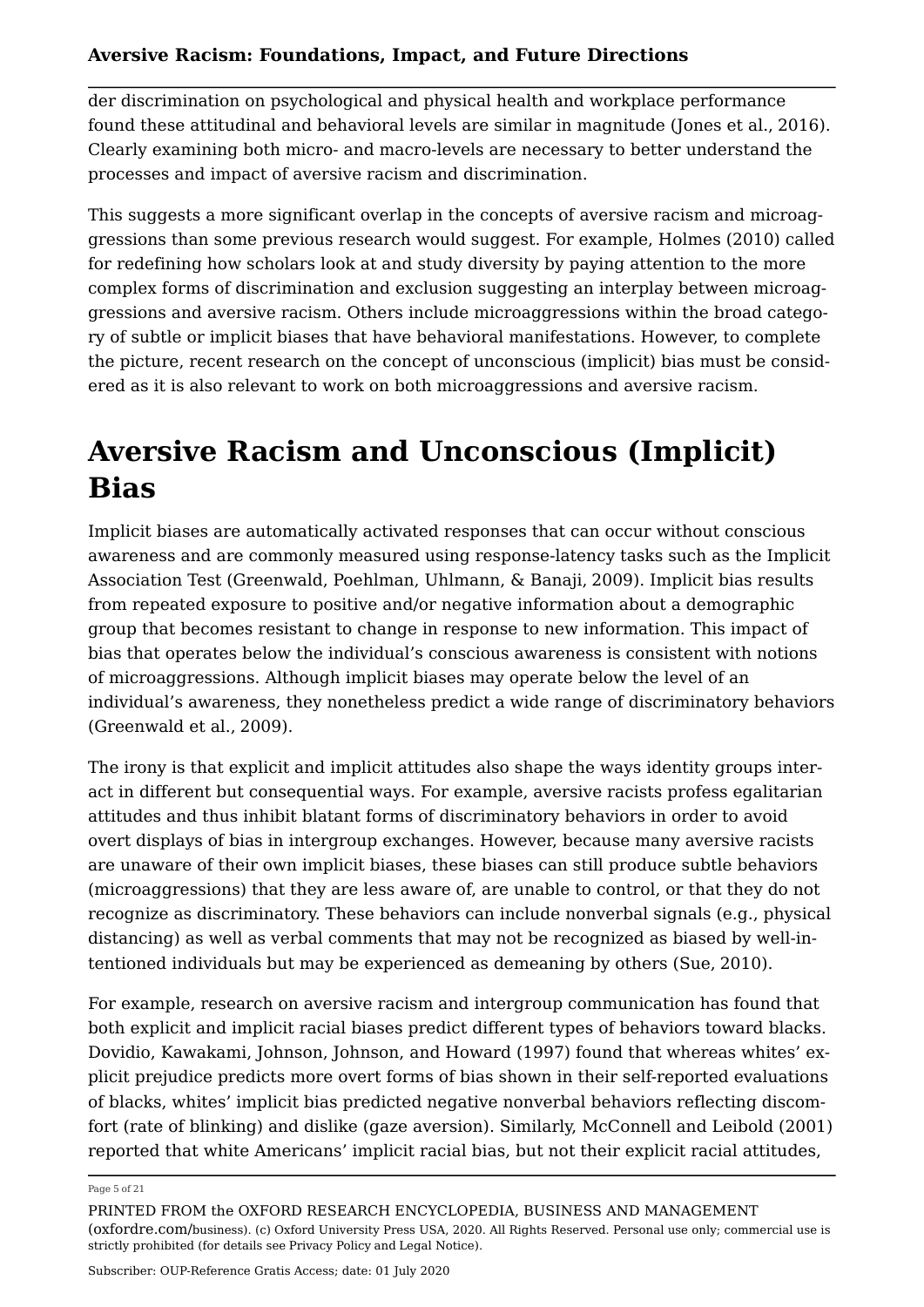predicted how much whites talked and the frequency with which they made speech errors and speech hesitations in interactions with black Americans. These socially distant and potentially dismissive behaviors, which may be perceived by blacks as slights or invalidations in social exchanges, are similar to definitions and measures of microaggressions (Sue, [2010](#page-19-0)).

This means that aversive racism manifests as different effects of explicit versus implicit biases that shape divergent perspectives and experiences based on racial and other social group membership. For example, Dovidio et al. ([2002\)](#page-14-4) showed that self-reported (explicit) racial attitudes predicted relatively controllable verbal expressions in their interactions with different racial group members, but implicit attitudes predicted negative nonverbal behaviors within interracial interactions. These interactions were significantly impacted by the differential status of the groups engaged in the interaction. For example, black interaction partners weighed whites' nonverbal behavior more heavily than verbal behavior in their impressions of their partner and the interaction. For white interaction partners, the reverse occurred, with explicit attitudes being the more powerful predictor of experiences and perceptions. Clearly, whites and blacks have differing assessments of the same interaction and level of awareness of conflicting positive verbal versus negative nonverbal interracial group behaviors. These differential experiences based on race impact not only perceptions within the immediate interactions but also ongoing reports of trust between different racial group members. Thus, research on microaggressions and aversive racism may converge by examining how biases are expressed, but unconscious bias may produce differential experiences and perceptions within intergroup (e.g., interracial) social exchanges. In other words, the experience or interpretation of behaviors has differential impacts on the economic, physical, and mental well-being of individuals based on the historic and social context of intergroup status that is unconsciously linked to factors such as race, gender, culture, economic status, sexuality, and so on.

This can more clearly be seen within the emerging research on aversive racism and the differential experiences of whites versus blacks and the impact on health outcomes. Prior data shows that blacks experience poorer health than whites in the United States (Dovidio, Penner, Calabrese, & Pearl, [2018](#page-14-6)). Although a number of factors play an important role in health outcomes, there is clear evidence that racial bias among healthcare providers is also a significant factor. Black patients are less likely to be prescribed pain medications, even for life-threatening or terminal conditions (Hoffman, Trawalter, Axt, & Oliver, [2016](#page-16-5)). Black children are significantly less likely than white children to receive antibiotics for legitimate illnesses (Gerber et al., [2013\)](#page-15-3). In one sample of approximately 2500 U.S. physicians, evidence of negative implicit racial biases against blacks among white, Hispanic/Latino, and Asian physicians was found (Sabin, Nosek, Greenwald, & Rivara, [2009\)](#page-19-5). However, in that same sample, black physicians displayed low or no implicit racial bias.

Both explicit and implicit (unconscious) bias in patient–physician interactions can significantly impact the quality of care and the experience of black patients. The aversive racism framework suggests that when black patients' experiences of microaggressions

#### Page 6 of 21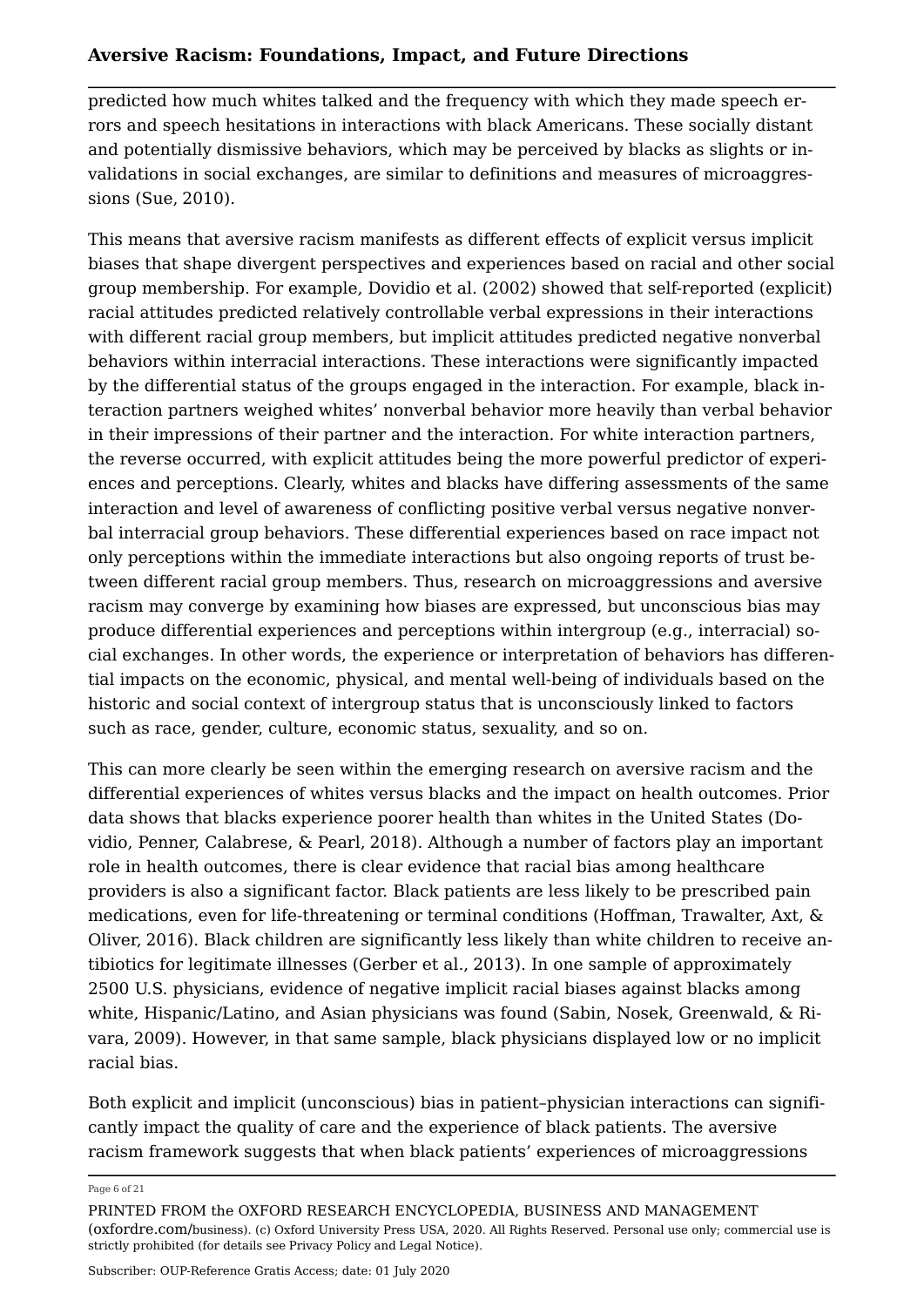are driven by the implicit biases held by white physicians (implicit bias), the biases can disproportionately impact the quality of care that blacks receive, even from well-intentioned and patient-centered white physicians. Thus, the range and impact of subtle factors that are predicted by the aversive racism framework can best be explained by integrating both microaggression and implicit bias constructs. For example, Penner, Phelan, Earnshaw, Albrecht, and Dovidio [\(2017](#page-19-6)) show that relative to medical interactions between a doctor and patient of the same race, racially different medical interactions are shorter in length and involve less positive affect and are less patient-centered. Although explicit procedures may be followed, subtle differences remain. White physicians spend significantly less time answering questions, providing health education, planning treatment, and building a relationship with black relative to white patients, and make less effort to involve black patients in medical decision-making. These behaviors are consistent with research on microaggressions, as physicians' implicit racial bias typically affects their behavior and experience of black patients in subtle yet discriminatory ways. However, the concept of microaggression alone is merely a descriptive tool of *what* has taken place but does not provide insight into *how* or *why* this took place. The "*how*" behind these differential experiences and behaviors can be explained by the concept of implicit (unconscious bias). Research has shown that white physicians' explicit racial bias is a weak predictor of the quality of patient care (Penner & Dovidio, [2016\)](#page-18-5), but implicit racial bias systematically predicts lower-quality medical interactions with black patients (Hall et al., [2015](#page-16-6); Maina, Belton, Ginzberg, Singh, & Johnson, [2017](#page-17-5)). Hagiwara, Slatcher, Eggly, and Penner ([2017](#page-16-7)) showed that physicians higher in implicit bias talked more and used more anxiety-related words when interacting with black patients. Similar effects are shown in medical interactions with black patients such that healthcare providers higher in implicit racial bias speak faster, are less patient-centered, and spend less time with the patients (Cooper et al., [2012](#page-13-3)). However, without the integrated lenses of microaggressions, unconscious bias, and the aversive racism framework, we are left with little understanding of the "how" and the "why" behind the "what" of these well-documented effects.

## **The Need for an Integrated Approach**

The aversive racism concept helps to explain why microaggressions and implicit bias are particularly pronounced when individuals (e.g., doctors) are low in explicit prejudice. Take, for example, work by Penner et al. [\(2010](#page-18-6)), who find that black patients who interacted with physicians that matched the aversive racism profile were less satisfied with the interaction and felt less close to their physicians than black patients who interacted with other physicians, including physicians who were high in implicit and low in explicit bias measures. Clearly the aversive racism paradigm explains more of the underlying reasons for why these differential experiences and interactions persist above and beyond either explicit microaggressions or implicit (unconscious) bias alone. Hagiwara, Dovidio, Eggly, and Penner [\(2016](#page-16-8)) directly compared how non-black physicians who fit the specific profile outlined by the aversive racism paradigm (low in explicit racial bias and high in implicit bias) responded to different types of patients. On average, these non-black physicians did not differ from the other physicians in the affect they displayed toward black pa

### Page 7 of 21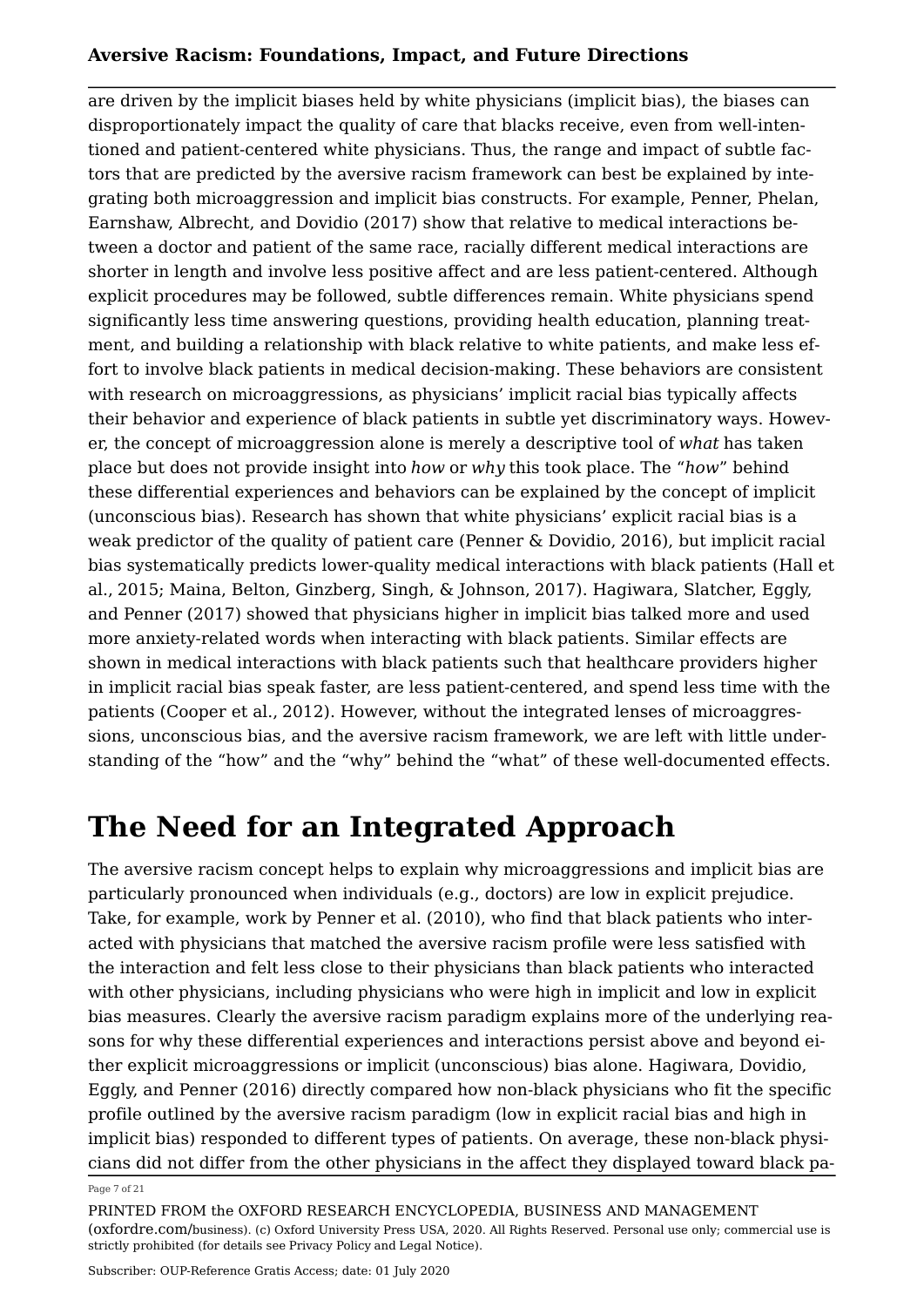tients., However, when non-black physicians who fit the aversive racism profile interacted with black patients who reported personal experiences with discrimination, these nonblack physicians exhibited lower levels of positive affect and higher levels of negative affect during the interactions with black patients, relative to their interactions with black patients who reported low levels of past discrimination. Hagiwara et al. [\(2016\)](#page-16-8) explain that if the cause was simply that the high-discrimination black patients were more difficult, these effects should have been observed across all physicians' reactions. However, only the aversive racist non-black physicians responded in this manner. This suggests that aversive racism among white physicians can impact the quality of patient care that blacks receive differentially, especially for those with a history of experiencing discrimination (Hagiwara et al., [2013\)](#page-16-9).

This means that we need to look at microaggressions, implicit biases, and aversive racism from an integrated framework that together can answer the what, how, and why of these differential experiences, interactions, and outcomes. Microaggressions that are expressed in slights, insults and differential treatment represent the behavioral manifestations (what) of unconscious or implicit bias (how) that leads to differential responses, perspectives, and, ultimately, outcomes (e.g., medical interactions). However, aversive racism helps us to understand why aversive racists may not only fail to recognize subtle ways they discriminate against blacks, but when confronted by the possibility that their behavior is racially motivated, they may actively seek nonracial explanations for their behavior in order to preserve a non-prejudiced self-image (see Dovidio et al., [2017\)](#page-14-0). The aversive racism paradigm also helps to explain why many programmatic efforts to end the frequency and impact of microaggressions and implicit bias are not successful (Noon, [2018](#page-18-7)).

Thus, examining microaggressions alone provides an incomplete picture. Insults, slights, and other forms of microaggressions are both expressed and experienced differentially, depending on the social groups involved and for those who do versus those who do not match the aversive racism profile. Microaggressions expressed by aversive racists may also include forms of overcorrecting (e.g., positive facial expressions, frequent nodding or laughing, repeatedly expressing positive statements or making apologetic statements) for their implicit or unconscious bias in order to maintain a non-biased image (Mendes & Koslov, [2013](#page-17-6)). Although this may preserve the non-biased image for whites, it can nonetheless be experienced by blacks as insulting, condescending, or biased. Thus, microaggressions and unconscious bias can benefit from the lens of the aversive racism paradigm to help explain the underlying processes that contribute to and drive subtle discriminatory behaviors that adversely impact different racial and social group members. Some argue that what the aversive racism paradigm accomplishes is to help document and explain the causal relationship between implicit bias and microaggressions that can ultimately lead to the development of meaningful interventions (Forscher & Devine, [2017](#page-15-4)). This includes a focus beyond individual-level factors as part of the intervention and including social and structural factors that shape the environment around intergroup relations (Devine, Forscher, Austin, & Cox, [2012;](#page-14-7) Penner et al., [2014\)](#page-18-1). Including structural and contextual factors are important given that individuals matching the aversive racism

### Page 8 of 21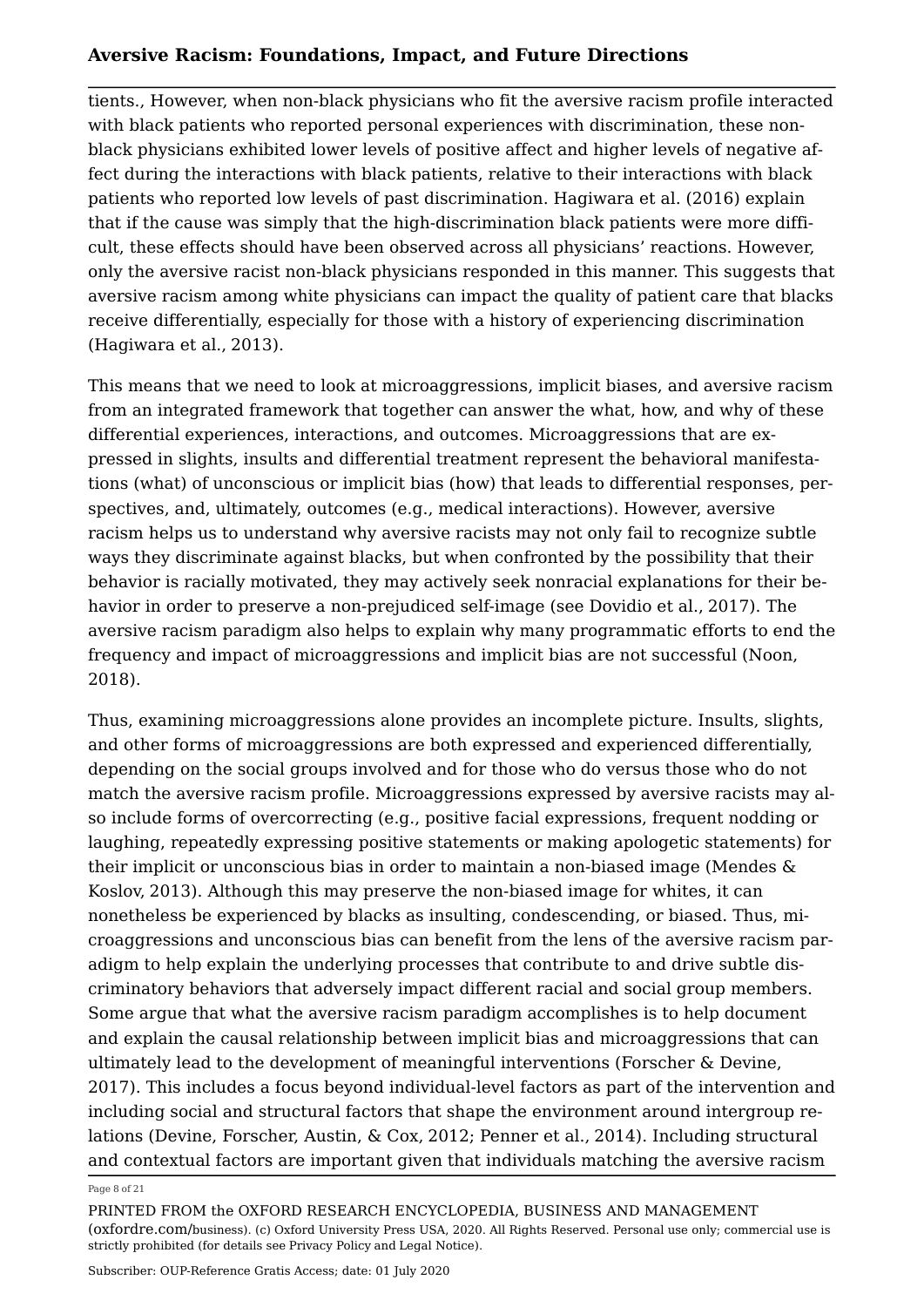profile will resist (both consciously and unconsciously) any actions that would suggest they are biased or discriminatory in order to protect their equalitarian self-image. Some argue that programs that work at the individual level and include interactions elicit defensiveness or even produce backlash that may increase rather than reduce explicit and implicit bias (Legault, Gutsell, & Inzlicht, [2011](#page-17-7)) and increase accusations that these efforts are actually subtle forms of anti-white bias (Norton & Sommers, [2011](#page-18-8)).

# **Practical Implications for Organizations**

A number of key areas for future research can focus attention on strategies to address the negative impact of aversive racism. The need to examine the practical implications for aversive racism is important given that many people who believe they support egalitarian principles and perceive themselves to be non-prejudiced individuals still harbor negative and prejudiced attitudes toward historically disadvantaged and minoritized groups. Without practical measures or interventions to address this specific type of racism and bias, the continuation of historical forms of discrimination and disparities will persist. However, any practical measures must consider that individuals will resist them given that they believe themselves to be unbiased, fair, and non-prejudiced. In other words, what are the practical implications of creating meaningful change when the necessary targets of any intervention do not recognize or support the reality that they need this change?

One practical issue for organizations is to address how the process by which selections and evaluative assessments are conducted. Dovidio and Gaertner ([2000](#page-14-3)) examined the impact of aversive racism on selection decisions, which is more likely for black relative to white candidates when decision criteria are ambiguous. The use of blind evaluations in both selection and assessment has received attention as one practical implication of this work. For example, research by Goldin and Rouse ([1997](#page-15-5)) was prompted by the assumption that it is extremely difficult to demonstrate gender bias in hiring. Their analysis showed that a switch to blind auditions helped to significantly explain and reduce gender bias in the proposal of new female hires and orchestra leaders appointed over time. Although the use of blind interviews or evaluations is not widespread throughout organizational decision-making, the results of this research, together with the aversive racism framework, suggest that this type of approach may be essential in reducing bias, especially when evaluation criteria are ambiguous or complex in nature.

Another practical implication of the aversive racism framework is the need to challenge current definitions and concepts of key constructs that are used in judgements and decision-making. For example, Ely and Meyerson [\(2010\)](#page-14-8) directly challenge traditional notions of leadership in their examination of organizational safety and effectiveness for offshore oil drilling organizations. This work put in place changes in the definition and concepts of leadership that directly challenge traditional notions that were biased by race and gender. Their findings show a significant reduction of accidents and increase in productivity by changing the values of the organizations toward more inclusive leadership as the norm, and away from gender or racially biased notions of leadership effectiveness. This

#### Page 9 of 21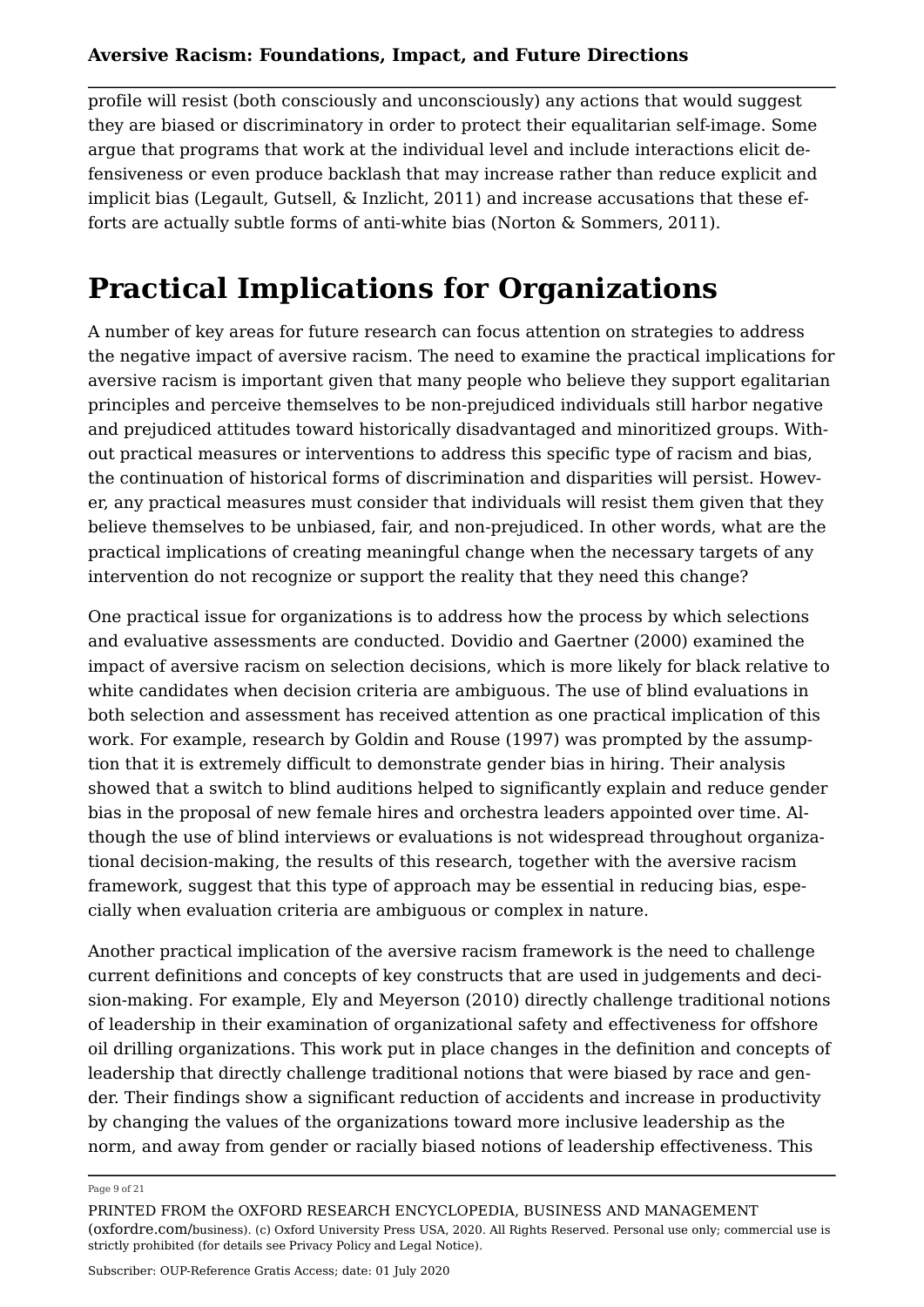means a shift toward a higher value being placed on developing inclusive leadership as essential for organizational effectiveness (Murrell, Jones, & Petrie, [2020](#page-17-8)).

A third practical implication is to address the need to eliminate bias in how we educate and train the next general of leaders, professionals, policy makers, and global citizens. Nothing is more critical within all levels of education than advancing the knowledge, theory, and practices focused on diversity and social change. Developing practical methods, effective tools, and rigorous assessments focused on issues of diversity and inclusion is necessary to address the negative impact of aversive racism across people, systems, and communities. Recent work by Murrell, Petrie, and Soudi [\(2020\)](#page-17-9) argues for challenging our understanding in a way that evokes how different ideas and perspectives cut across traditional academic and discipline boundaries as one approach to create meaningful and long-lasting social impact.

# **Looking Toward the Future**

What is clear from the commonalities between the aversive racism paradigm and the concepts of unconscious (implicit bias) and microaggressions is the notion of the incongruence between self-perceptions and individual actions toward those from another demographic or social group. This notion can also be rooted in the substantial literature on social identity theory (Tajfel & Turner, [1986](#page-20-3)). This early groundbreaking work clearly demonstrated that because of the effect of social categories, an implicit and unconscious "bias," or what was labeled "ingroup favoritism," would automatically result. Put simply, people will favor their own group at the expense of other groups in terms of their evaluations, judgments, and behavior in intergroup situations. This ingroup favoritism can result in outgroup bias, discrimination, and derogation, but this is not the primary motivating factor. Rather than being primarily motivated to harm individuals who are from different social groups, social identity theory argues that individuals protect their own self-esteem when they strongly identity with their ingroup, and that produces the motivation for them to enhance the positive distinctiveness and perceived value or status of their own group (Brewer & Brown, [1998](#page-13-4)).

This would suggest that aversive racism and other related constructs are perhaps more of an intergroup phenomenon than an individual or intrapsychic one that is driven primarily by own group elevation and unintentional (but nonetheless harmful) outgroup discrimination (Abrams & Hogg, [1988](#page-13-5), [1990](#page-13-6); Oakes & Turner, [1980](#page-18-9); Rubin & Hewstone, [1998\)](#page-19-7). In looking toward the future and the development of a more integrated approach, two things become necessary. First, there must be an explicit inclusion of social group identity as one of the explanatory factors for aversive racism and its manifestations as microaggressions and unconscious bias. Second, it must be acknowledged that situations when multiple identities are present (e.g., race and gender or social class and race, etc.) have not been addressed, nor have how matters of intersectionality change how these forms of bias are defined, understood, and addressed.

#### Page 10 of 21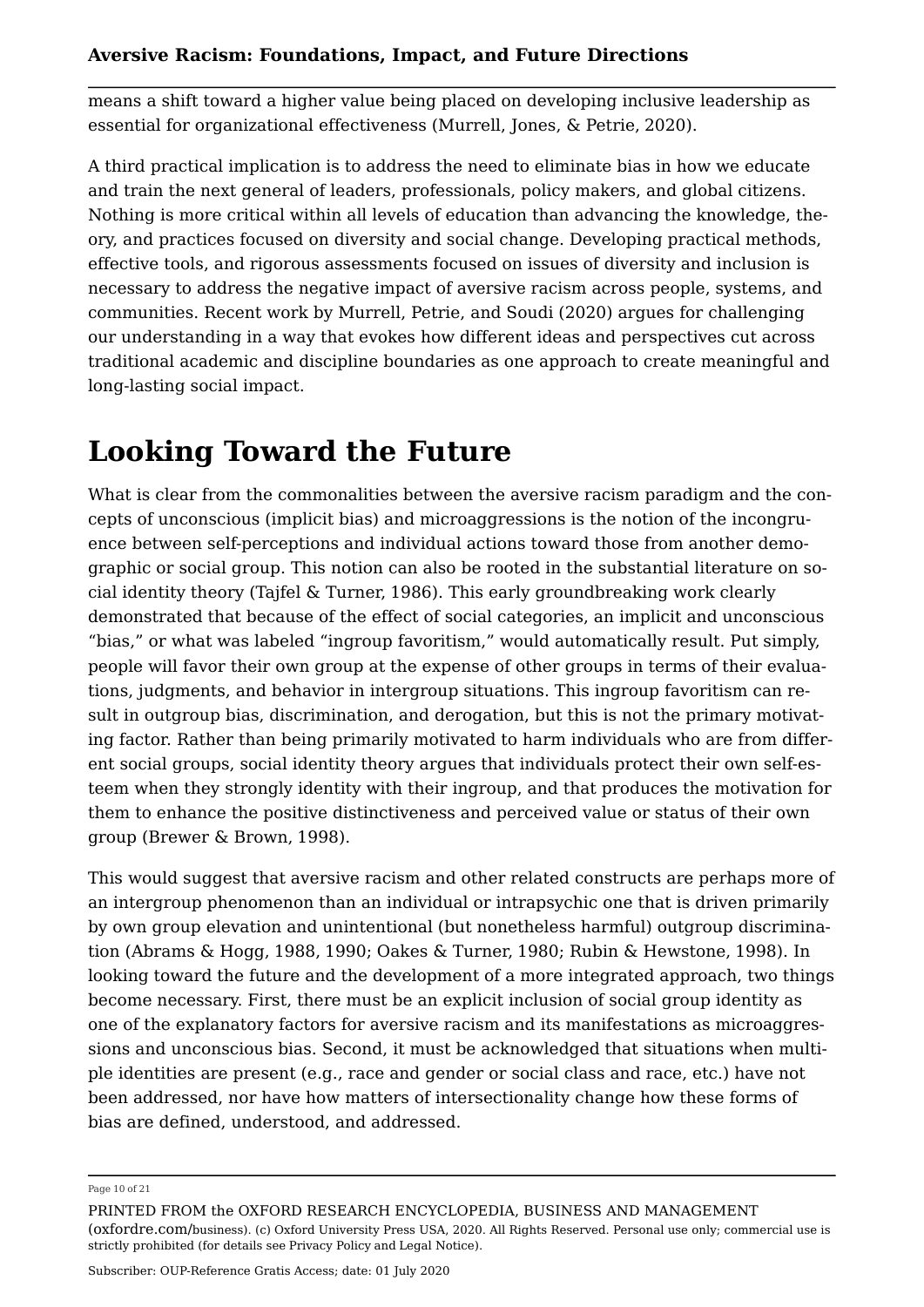## **Aversive Racism From a Social Identity Lens**

A robust literature documents the processes and consequences of the tendency as individuals to automatically (unconsciously) associate positive characteristics with one's own group or "ingroup favoritism" and associate negative characteristics with other groups to which one does not belong or identify as "outgroup derogation." This well-documented process is part of our cognitive automatic processing that one can say produces automatic prejudice and discrimination. Although research on aversive racism to date has been a predominately U.S.-centric endeavor, the process and effects of social identity biases are well documented to extend to other national contexts (Locke, MacLeod, & Walker, [1994](#page-17-10)). This lens has also been applied to intergroup biases toward sexual minorities (Banse, Seise, & Zerbes, [2001;](#page-13-7) Dasgupta, [2002](#page-13-8); Dasgupta & Rivera, [2004](#page-14-9); Lemm, [2001](#page-17-11)). This would suggest that future research should move beyond defining forms of bias and discrimination solely as an individual perception (unconscious bias) or individual discriminatory act (microaggression), and place these notions within the intergroup context and social identity effects that are already embedded in the aversive racism paradigm.

Thus, as Dasgupta [\(2004](#page-14-10)) argues, attention must be focused on the notion of "implicit ingroup favoritism" and the behavioral manifestations, consequences, and strategies for change at both the individual level and focused on the intergroup levels. As Dasgupta writes:

In other words, in the case of individuals who belong to advantaged or dominant groups, their tendency to implicitly favor their ingroup relative to competing outgroups may be as much a function of the desire to preserve current social hierarchies (system justifying motive) as it is the desire to protect their self-esteem (egojustifying motive). In the case of individuals who belong to disadvantaged or subordinate groups, the two motivations work in opposition—the desire to protect self-esteem should lead to ingroup favoritism and outgroup bias, but the desire to maintain current social arrangements leads to predictions of outgroup favoritism. Put differently, there may be two independent sources of implicit attitudes.

(Dasgupta, [2004,](#page-14-10) p. 148)

This means examining unconscious bias, microaggressions, and the processes outlined by aversive racism from both an individual and intergroup perspective in order to fully capture the processes and their consequences. The concept of aversive racism has been situated within the U.S. historical and research content to date, but the connection between aversive racism and overall cultural competence globally has begun to be discussed (Rodenborg & Boisen, [2013](#page-19-4)). Interestingly, racial microaggressions have an impact on research and theory (Fleras, [2016;](#page-15-6) Rollock, [2012;](#page-19-8) Smith-Oka, [2015\)](#page-19-9). Nonetheless, social categorization must be examined together *with* individual attitudes and *within* the relevant social, cultural, and historical contexts to gain a full understanding of the global dynamics of bias and discrimination. To date, notions of group identity have been left out of our theories and research on microaggressions and unconscious bias. However, the aver

#### Page 11 of 21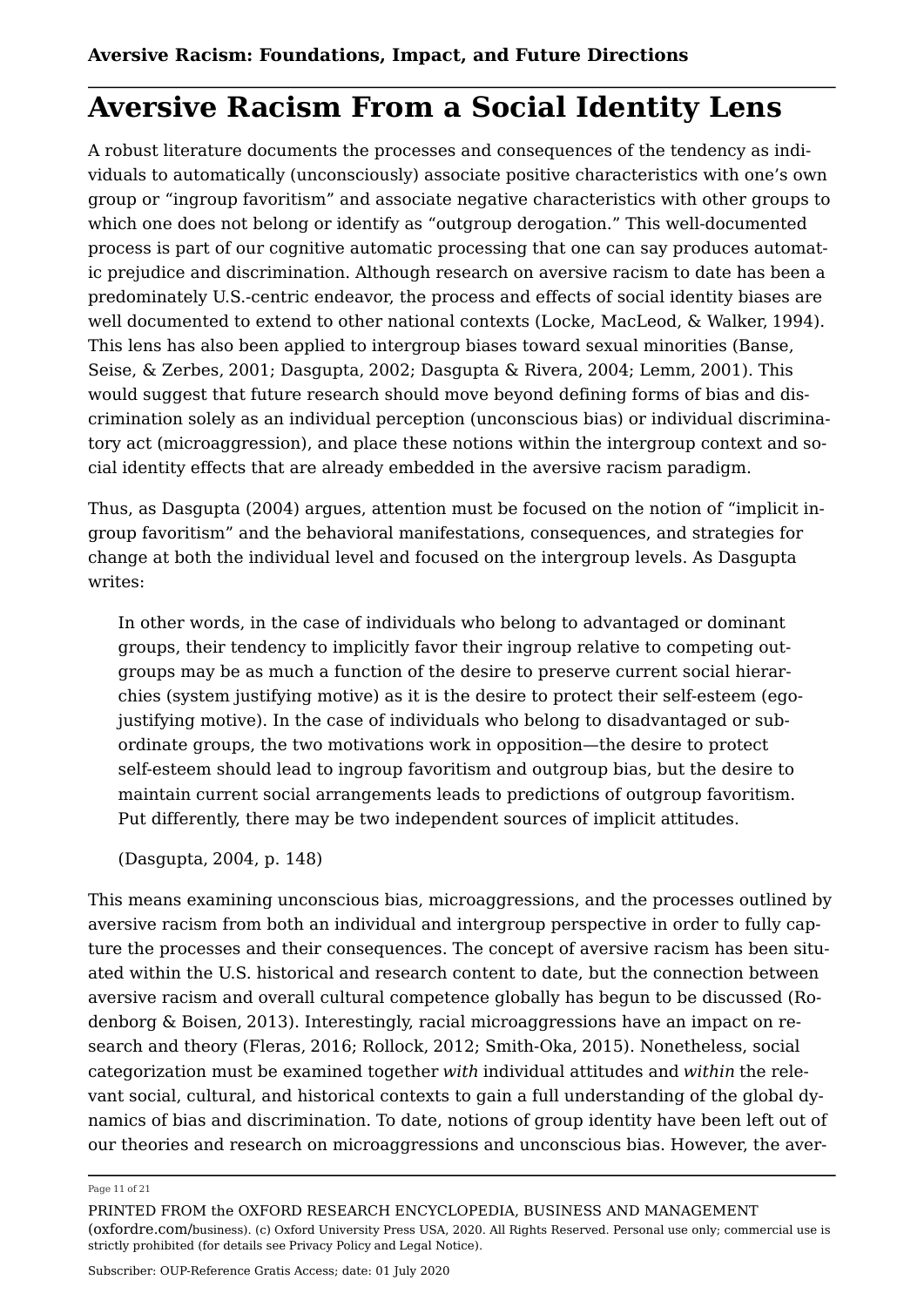sive racism paradigm was framed as a function of intergroup dynamics from its origins. This is evident in the research that employs a "common identity" approach to reduce the presence and impact of aversive racism (Dovidio, Gaertner, Ufkes, Saguy, & Pearson, [2016](#page-14-11)). This research attempts to show that changing the way people think about group membership from separate groups to a "common" or shared social identity can redefine the nature, content, and consequences of intergroup interactions that define aversive racism. This "common identity model" (Gaertner & Dovidio, [2000](#page-15-7)) seeks to change or recategorize individuals from different social groups into a single and more inclusive social group, thus reducing cognitive, motivational, and behavior biases. The creation of a superordinate or common identity redirects those forces that maintained the barriers between different social groups and channels them toward a shared identity that redefines who is a member of one's "ingroup" versus one's "outgroup."

Early laboratory studies provide some evidence that the use of a superordinate or common identity helped to significantly reduce intergroup bias and ingroup favoritism (Gaertner, Mann, Murrell, & Dovidio, [1989](#page-15-8)). These effects were stronger than efforts to merely "recategorize" the groups by de-emphasizing the meaning and significance of group membership. This is akin to efforts that have been shown to be ineffective as attempting to institute a "color-blind" workplace or society (Noon, [2018](#page-18-7)). This effect has also been replicated outside of the laboratory setting and used in research on racial interactions among black and white children (Gaertner et al., [2016](#page-15-9); Guerra, Rebelo, & Monteiro, [2004](#page-16-10)). Thus, the common identity model has been effective in validating the need for using a social identity lens to understand racism and bias as well as the power of the common identity model to address and begin the process of redefining the meaning of "social identity" in new and exciting ways (Gaertner, Mann, Dovidio, Murrell, & Pomare, [1990](#page-15-10)). The effect of the common identity model continues to be replicated both inside and outside of the laboratory and across a variety of social groups (see Gaertner & Dovidio, [2012](#page-15-11), for a review). The common group identity paradigm has been shown to apply to intergroup bias and conflict within a global context (Peltokorpi, [2020](#page-18-10); Reysen & Katzarska-Miller, [2017](#page-19-10); Rosenmann, Reese, & Cameron, [2016\)](#page-19-11).

## **Aversive Racism and the Need for an Intersectionality Lens**

The aversive racism paradigm has produced a wide variety of research, practice. and efforts toward social change; however, a key limitation has been its singular focus on one social category—namely, race. Individuals have multiple identities, but this is often not taken into account in previous concepts including microaggressions and unconscious (implicit) bias. Intersectionality, a term coined by the legal scholar Kimberle Crenshaw ([1989](#page-13-9)) highlights the "multidimensionality of marginalized subjects" as relevant lived experiences that must be taken into account within these various models of bias and discrimination. For example, Nair, Good, and Murrell ([2019\)](#page-18-11) recently argued that although most of the microaggression research has focused on one kind of minority identity, such

#### Page 12 of 21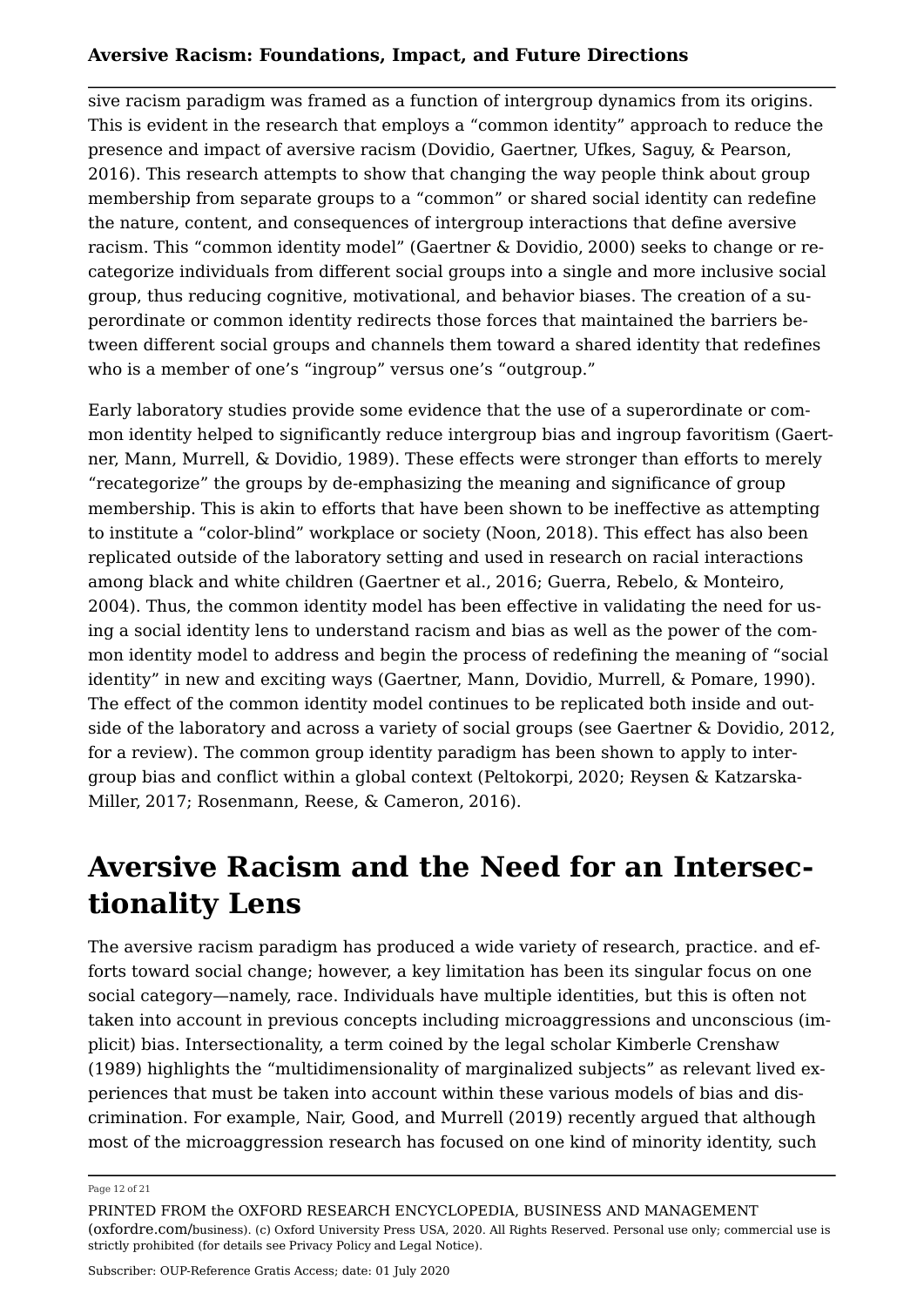as racial- or gender-related microaggressions, there is a critical need to look at the intersection of multiple minority identities, such as microaggressions directed at women of color (Collins, [2015](#page-13-10)).

Some scholars have coined the term "gendered racial microaggressions" as one attempt to broaden the lens through which this phenomenon is examined (Lewis, Mendenhall, Harwood, & Browne, [2016\)](#page-17-12). This includes recent work looking at Asian American women (Endo, [2015](#page-14-12)) and lesbian/queer Latinas (Caraves, [2018\)](#page-13-11). Nair and her colleagues call for more attention to be paid to the unique ways in which microaggressions play out at the intersection of multiple identities. To date, research using the aversive racism framework has not incorporated intersectionality and the notion of multiple identities into the existing framework. This is especially important to address complex issues such as intersectionality and global gender inequities (Bose, [2012\)](#page-13-12).

Although research on aversive racism has produced a robust and powerful impact on how people think about, understand and attempt to change the nature of interactions between different social groups, there is still much work to be done. Developing an integrated framework that includes behavioral manifestations (microaggressions), cognitive processes (unconscious bias), and intergroup dynamics (social identity) is essential work for the future. Developing robust intervention models that are able to demonstration how to redirect or redefine negative relationships into more positive ones has been shown to be the focus of research on the common identity model. Extending the aversive racism framework into a global context is essential work that remains to be done. Although this approach has shown some critical success, there is still a need to demonstrate that the common identity model can alter the nature of intergroup interactions within dynamic and complex structures that are embedded into global economic, political, and social systems. Integrating across the distinct concepts reviewed herein will be key to better understanding the dynamics of contemporary bias and producing the necessary effective solutions as a key agenda for future research.

## **Further Reading**

Burke, M. (2019). *Colorblind racism*. Medford, MA: Polity Press.

DiAngelo, R. (2018). White fragility: Why it's so hard for while people to talk about racism. Boston, MA: Beacon Press.

Major, B., Dovidio, J. F., & Link, B. G. (2018). *[The Oxford handbook of stigma, dis](https://www.oxfordhandbooks.com/view/10.1093/oxfordhb/9780190243470.001.0001/oxfordhb-9780190243470)[crimination, and health](https://www.oxfordhandbooks.com/view/10.1093/oxfordhb/9780190243470.001.0001/oxfordhb-9780190243470)*. Oxford University Press.

## **References**

<span id="page-12-0"></span>Aberson, C. L., & Ettlin, T. E. (2004). The aversive racism paradigm and responses favoring African American: Meta-analytic evidence of two types of favoritism. *Social Justice Research*, *17*(1), 25–46.

Page 13 of 21

PRINTED FROM the OXFORD RESEARCH ENCYCLOPEDIA, BUSINESS AND MANAGEMENT (oxfordre.com/business). (c) Oxford University Press USA, 2020. All Rights Reserved. Personal use only; commercial use is strictly prohibited (for details see [Privacy Policy](https://global.oup.com/privacy) and [Legal Notice\)](https://oxfordre.com/page/legal-notice).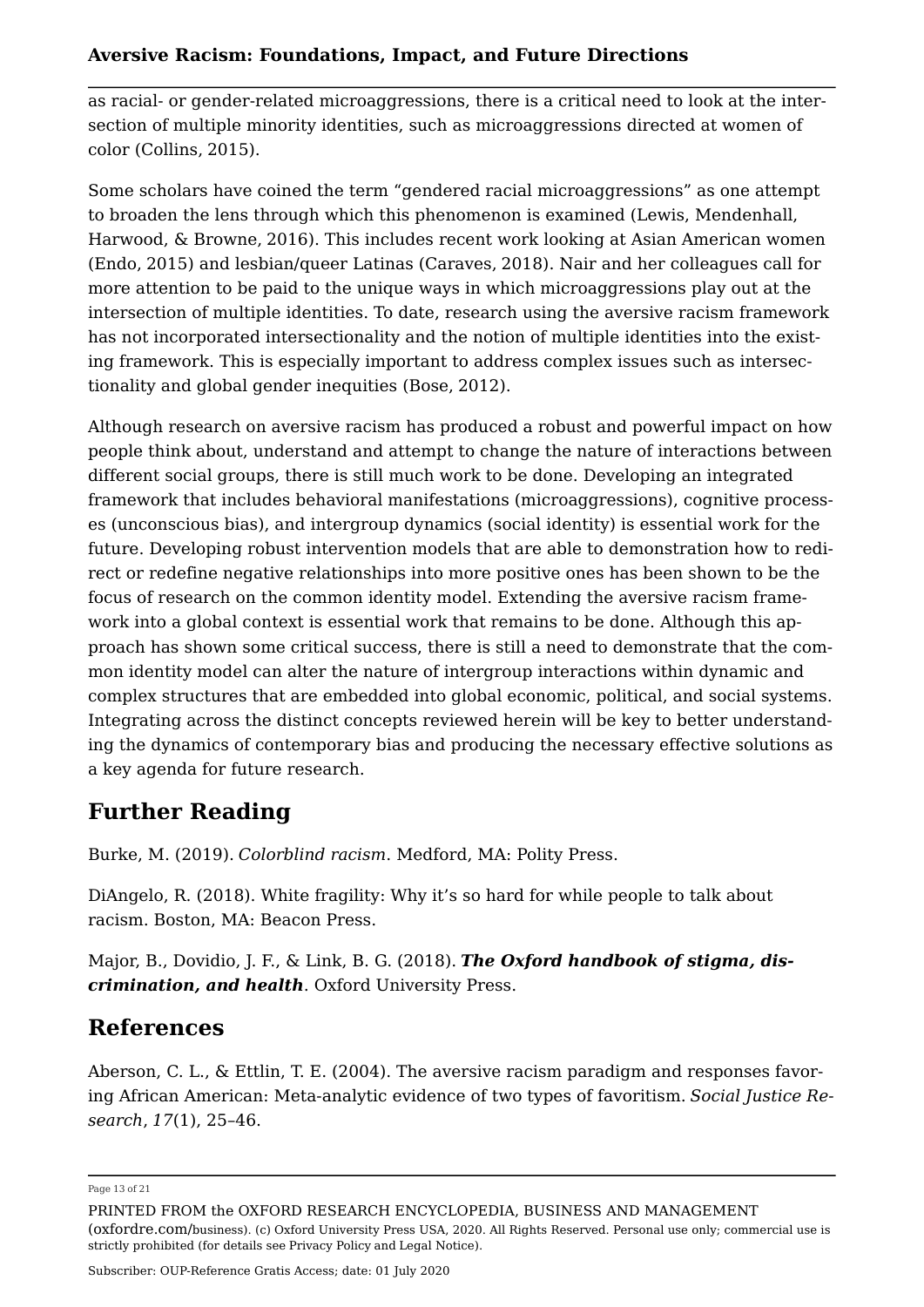<span id="page-13-5"></span>Abrams, D., & Hogg, M. A. (1988). Comments on the motivational status of self-esteem in social identity and intergroup discrimination. *European Journal of Social Psychology*, *18*(4), 317–334.

<span id="page-13-6"></span>Abrams, D., & Hogg, M. (1990). *Social identity theory: Constructive and critical advances*. New York, NY: Springer-Verlag.

<span id="page-13-0"></span>Apfelbaum, E. P., Sommers, S. R., & Norton, M. I. (2008). Seeing race and seeming racist? Evaluating strategic colorblindness in social interaction. *Journal of Personality and Social Psychology*, *95*(4), 918–932.

<span id="page-13-7"></span>Banse, R., Seise, J., & Zerbes, N. (2001). Implicit attitudes towards homosexuality: Reliability, validity, and controllability of the IATZ. *Experiential Psychology*, *48*(2), 145–160.

<span id="page-13-2"></span>Basford, T. E., Offermann, L. R., & Behrend, T. S. (2014). Do you see what I see? Perceptions of gender microaggressions in the workplace. *Psychology of Women Quarterly*, *38*(3), 340–349.

<span id="page-13-4"></span>Brewer, M. B., & Brown, R. J. (1998). Intergroup relations. In D. T. Gilbert & S. T. Fiske (Eds.), *The handbook of social psychology* (Vol. 2, pp. 554–594). New York, NY: McGraw-Hill.

<span id="page-13-12"></span>Bose, C. E. (2012). Intersectionality and global gender inequality. *Gender and Society*, *26*(1), 67–72.

<span id="page-13-11"></span>Caraves, J. (2018). Straddling the school-to-prison pipeline and gender non-conforming microaggressions as a Latina lesbian. *Journal of LGBT Youth*, *15*(1), 52–69.

<span id="page-13-1"></span>Clark, D. K. S., Spanierman, L. B., Isaac, P., & Poolokasingham, G. (2014). "Do you live in a teepee?" Aboriginal students' experiences with racial microaggressions in Canada. *Journal of Diversity in Higher Education*, *7*(2), 112–125.

<span id="page-13-9"></span>Crenshaw, K. (1989). **[Demarginalizing the intersection of race and sex: A black](https://heinonline.org/HOL/LandingPage?handle=hein.journals/uchclf1989&div=10&id=&page=)  [feminist critique of antidiscrimination doctrine, feminist theory, and antiracist](https://heinonline.org/HOL/LandingPage?handle=hein.journals/uchclf1989&div=10&id=&page=) [politics](https://heinonline.org/HOL/LandingPage?handle=hein.journals/uchclf1989&div=10&id=&page=)**. *University of Chicago Legal Forum*, *139*.

<span id="page-13-10"></span>Collins, P. H. (2015). Intersectionality's definitional dilemmas. *Annual Review of Sociology*, *41*, 1–20.

<span id="page-13-3"></span>Cooper, L. A., Roter, D. L., Carson, K. A., Beach, M. C., Sabin, J. A., Greenwald, A. G., & Inui, T. S. (2012). The associations of clinicians' implicit attitudes about race with medical visit communication and patient ratings of interpersonal care. *American Journal of Public Health*, *102*(5), 979–987.

<span id="page-13-8"></span>Dasgupta, N. (2002). *Beyond the black box: The behavioral manifestations of implicit prejudice*. Paper presented at the Annual Meeting of Society for Personality and Social Psychology, Savannah, GA, February 2, 2002.

Page 14 of 21

PRINTED FROM the OXFORD RESEARCH ENCYCLOPEDIA, BUSINESS AND MANAGEMENT (oxfordre.com/business). (c) Oxford University Press USA, 2020. All Rights Reserved. Personal use only; commercial use is strictly prohibited (for details see [Privacy Policy](https://global.oup.com/privacy) and [Legal Notice\)](https://oxfordre.com/page/legal-notice).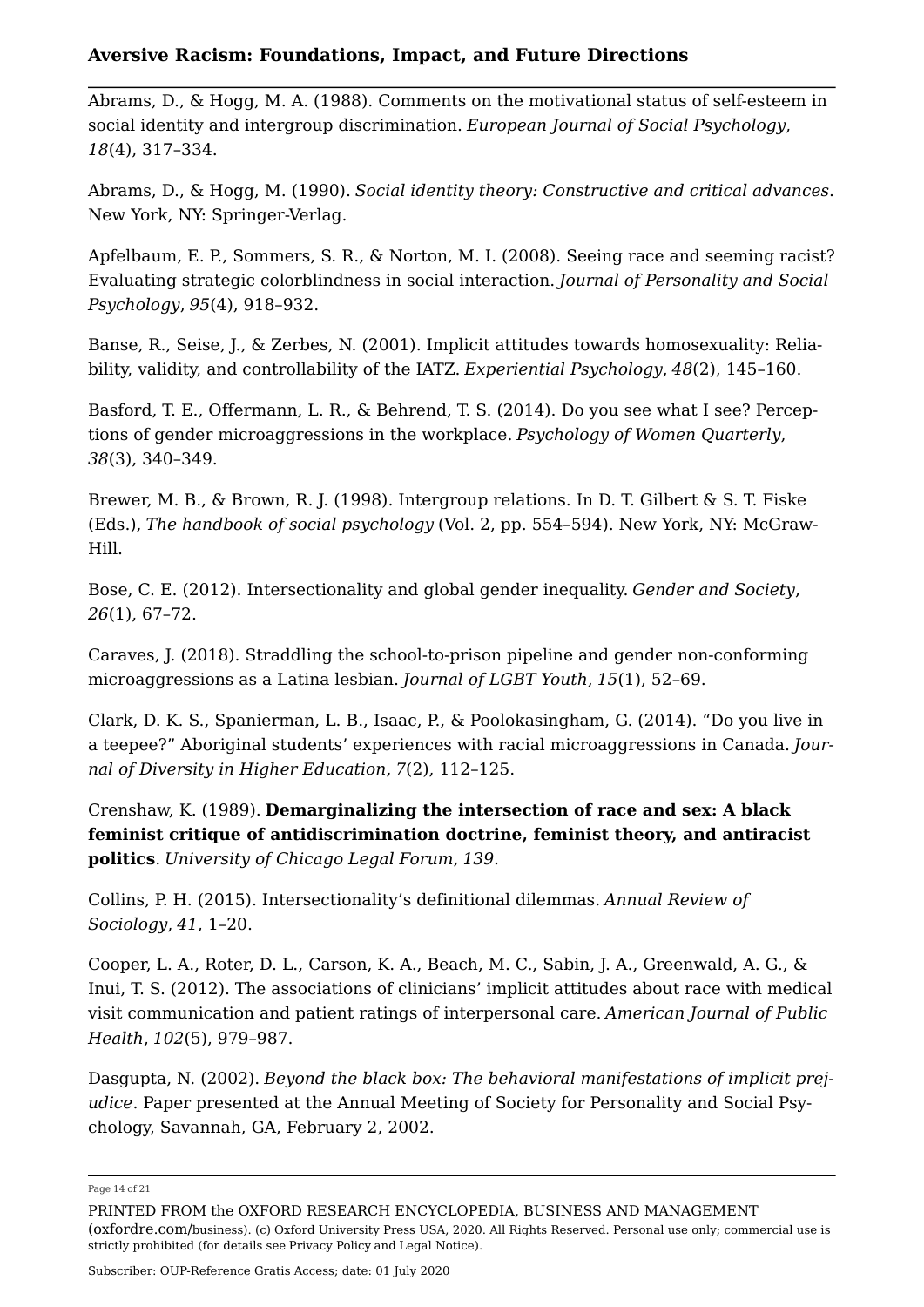<span id="page-14-10"></span>Dasgupta, N. (2004). Implicit ingroup favoritism, outgroup favoritism, and their behavioral manifestations. *Social Justice Research*, *17*(2), 143–169.

<span id="page-14-9"></span>Dasgupta, N., & Rivera, L. (2004). *From implicit sexual prejudice to behavior: The moderating role of traditional beliefs about gender, sexuality, and behavioral vigilance*. Unpublished manuscript. University of Massachusetts, Amherst, MA.

<span id="page-14-7"></span>Devine, P. G., Forscher, P. S., Austin, A. J., & Cox, W. T. (2012). Long-term reduction in implicit race bias: A prejudice habit-breaking intervention. *Journal of Experimental Social Psychology*, *48*(6), 1267–1278.

<span id="page-14-1"></span>Dovidio, J. F., & Gaertner, S. L. (1981). The effects of race, status, and ability on helping behavior. *Social Psychology Quarterly*, 192–203.

<span id="page-14-3"></span>Dovidio, J. F., & Gaertner, S. L. (2000). Aversive racism and selection decisions: 1989 and 1999. *Psychological Science*, *11*(4), 319–323.

<span id="page-14-0"></span>Dovidio, J. F., Gaertner, S. L., & Pearson, A. R. (2017). Aversive racism and contemporary bias. In F. K. Barlow & C. G. Sibley (Eds.), *The Cambridge handbook of the psychology of prejudice* (pp. 267–294). Cambridge, UK: Cambridge University Press.

<span id="page-14-11"></span>Dovidio, J. F. Gaertner, S. L., Ufkes, E. G., Saguy, T., & Pearson, A. R. (2016). Included but invisible? Subtle bias, common identity, and the darker side of "we." *Social Issues and Policy Review*, *10*(1), 6–46.

<span id="page-14-2"></span>Dovidio, J. F., Kawakami, K., & Beach, K. R. (2001). Implicit and explicit attitudes: Examination of the relationship between measures of intergroup bias. *Blackwell Handbook of Social Psychology: Intergroup Processes*, *4*, 175–197.

<span id="page-14-4"></span>Dovidio, J. F., Kawakami, K., & Gaertner, S. L. (2002). Implicit and explicit prejudice and interracial interaction. *Journal of Personality and Social Psychology*, *82*(1), 62–68.

<span id="page-14-5"></span>Dovidio, J. F., Kawakami, K., Johnson, C., Johnson, B., & Howard, A. (1997). On the nature of prejudice: Automatic and controlled processes. *Journal of Experimental Social Psychology*, *33*(5), 510–540.

<span id="page-14-6"></span>Dovidio, J. F., Penner, L. A., Calabrese, S. K., & Pearl, R. L. (2018). **[Physical health dis](https://www.oxfordhandbooks.com/view/10.1093/oxfordhb/9780190243470.001.0001/oxfordhb-9780190243470-e-2)[parities and stigma: Race, sexual orientation, and body weight](https://www.oxfordhandbooks.com/view/10.1093/oxfordhb/9780190243470.001.0001/oxfordhb-9780190243470-e-2)**. In B. Major, J. F. Dovidio, & B. G. Link (Eds.), *The Oxford handbook of stigma, discrimination, and health* (pp. 29-52). New York, NY: Oxford University Press.

<span id="page-14-8"></span>Ely, R. J., & Meyerson, D. W. (2010). An organizational approach to undoing gender: The unlikely case of offshore oil platforms. *Research in Organizational Behavior*, *30*, 3–34.

<span id="page-14-12"></span>Endo, R. (2015). **[How Asian American female teachers experience racial microag](http://dx.doi.org/10.1007/s11256-015-0326-9)[gressions from pre-service preparation to their professional careers](http://dx.doi.org/10.1007/s11256-015-0326-9)**. *Urban Review*, *47*(4), 601–625.

Page 15 of 21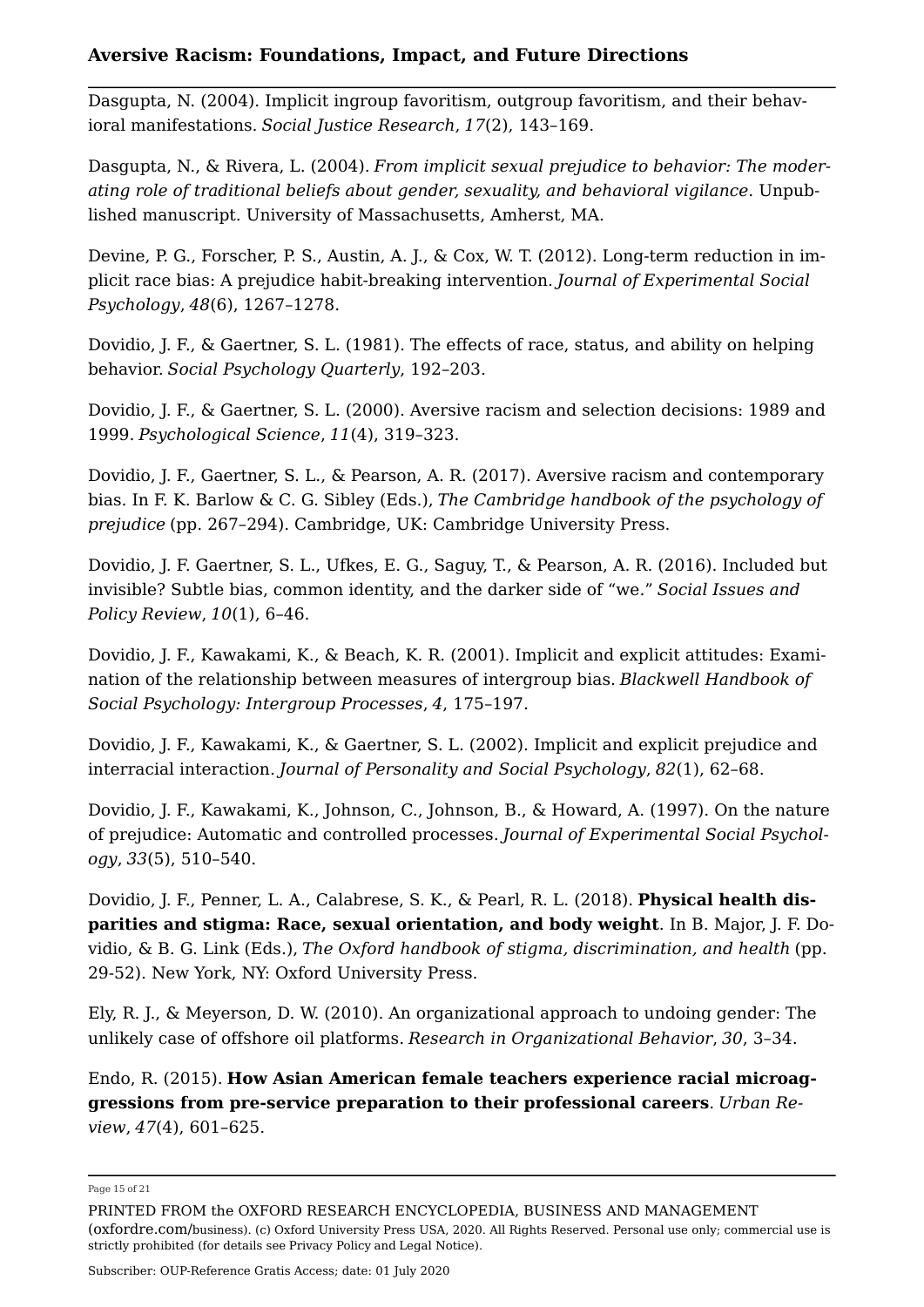<span id="page-15-6"></span>Fleras, A. (2016). Theorizing micro-aggressions as racism 3.0: Shifting the discourse. *Canadian Ethnic Studies*, *48*(2), 1–19.

<span id="page-15-4"></span>Forscher, P. S., & Devine, P. G. (2017). **[Knowledge-based interventions are more like](http://dx.doi.org/10.31234/osf.io/8cgg5)[ly to reduce legal disparities than are implicit bias interventions](http://dx.doi.org/10.31234/osf.io/8cgg5)**. In M. Benedetto Neitz (Ed.), *Enhancing justice: Reducing bias* (pp. 303–316). Chicago, IL. American Bar Association..

<span id="page-15-0"></span>Gaertner, S. L., & Dovidio, J. F. (1986). The aversive form of racism. In J. F. Dovidio & S. L. Gaertner (Eds.), *Prejudice, discrimination, and racism* (pp. 61–89). Orlando, FL: Academic Press.

<span id="page-15-7"></span>Gaertner, S. L., & Dovidio, J. F. (2000). *Reducing intergroup bias: The common ingroup identity model*. Philadelphia, PA: Psychology Press.

<span id="page-15-11"></span>Gaertner, S. L., & Dovidio, J. F. (2012). Reducing intergroup bias: The common ingroup identity model. In P. A. M. Van Lange, A. W. Kruglanski, & E. T. Higgins (Eds.), *Handbook of theories of social psychology* (Vol. 2, pp. 439–457). Thousand Oaks, CA: SAGE.

<span id="page-15-9"></span>Gaertner, S., Guerra, R., Rebelo, M., Dovidio, J., Hehman, E., & Deegan, M. (2016). The common ingroup identity model and the development of a functional perspective: A crossnational collaboration. In *The social developmental construction of violence and intergroup conflict* (pp. 105–120). Cham: Springer.

<span id="page-15-10"></span>Gaertner, S. L., Mann, J. A., Dovidio, J. F., Murrell, A. J., & Pomare, M. (1990). How does cooperation reduce intergroup bias? *Journal of Personality and Social Psychology*, *59*, 692–704.

<span id="page-15-8"></span>Gaertner, S. L., Mann, J., Murrell, A., & Dovidio, J. F. (1989). Reducing intergroup bias: The benefits of recategorization. *Journal of Personality and Social Psychology*, *57*, 239– 249.

<span id="page-15-1"></span>Gartner, R. E., & Sterzing, P. R. (2016). Gender microaggressions as a gateway to sexual harassment and sexual assault: Expanding the conceptualization of youth sexual violence. *Journal of Women and Social Work*, *31*(4), 491–503.

<span id="page-15-3"></span>Gerber, J. S., Prasad, P. A., Localio, R., Fiks, A. G., Grundmeier, R. W., Bell, L. M., . . . Zaoutis, T. E. (2013). Racial differences in antibiotic prescribing by primary care pediatricians. *Pediatrics*, *131*(4), 677–684.

<span id="page-15-2"></span>Greenwald, A. G., Poehlman, T. A., Uhlmann, E. L., & Banaji, M. R. (2009). Understanding and using the Implicit Association Test: III. Meta-analysis of predictive validity. *Journal of Personality and Social Psychology*, *97*(1), 17–41.

<span id="page-15-5"></span>Goldin, C., & Rouse, C. (1997). *[Orchestrating Impartiality: The impact of "blind" au](https://www.nber.org/papers/w5903)[ditions on female musicians](https://www.nber.org/papers/w5903)*. (NBER working paper series No. 5903). *National Bureau of Economic Research*.

Page 16 of 21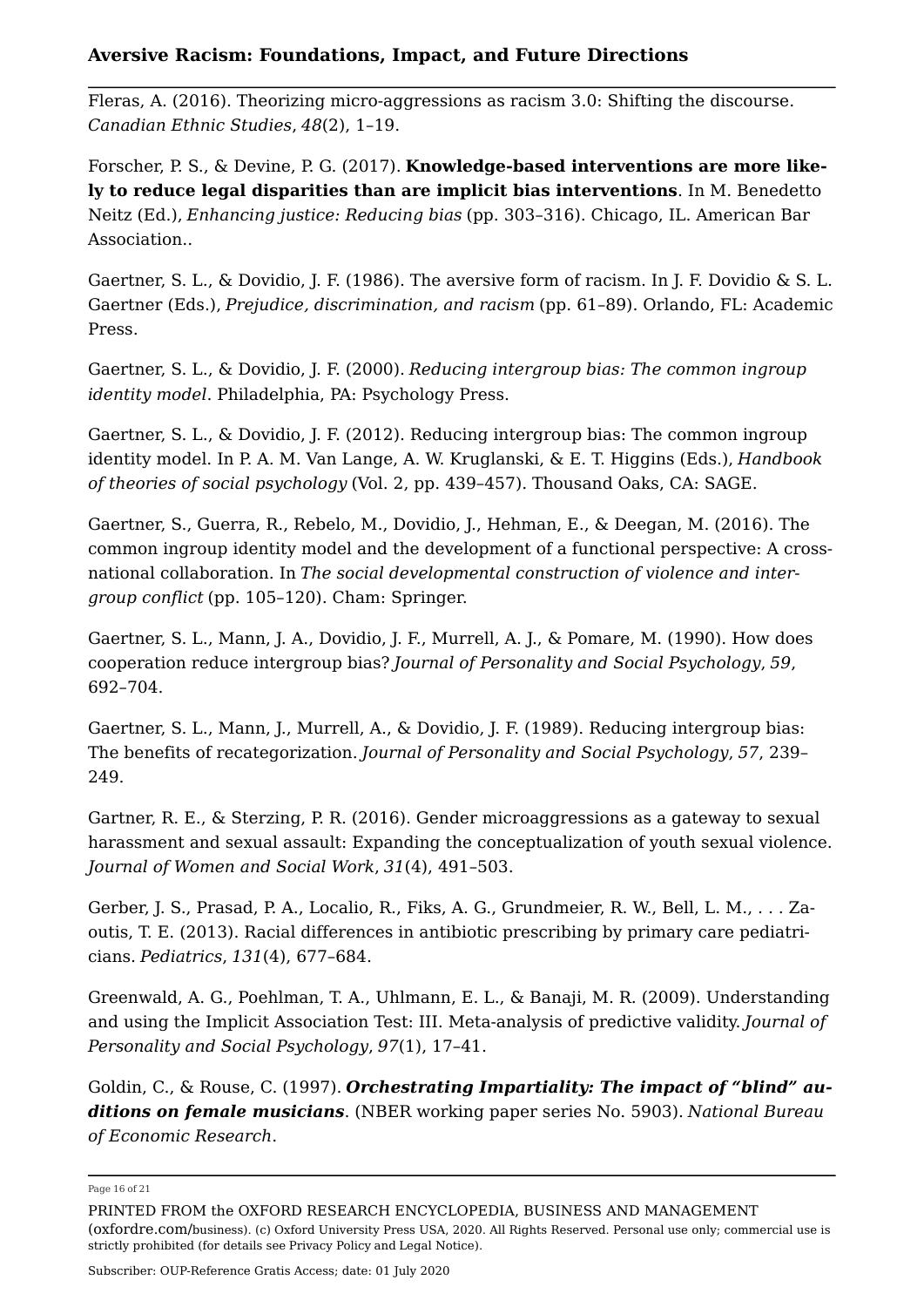<span id="page-16-10"></span>Guerra, R., Rebelo, M., & Monteiro, M. B. (2004, June). Changing intergroup relations: Effects of recategorization, decategorization and dual identity in the reduction of intergroup discrimination. Paper presented at Change in Intergroup Relations: 7th Jena Workshop on Intergroup Processes, Friedricht Schiller University, Jena, Germany.

<span id="page-16-8"></span>Hagiwara, N., Dovidio, J. F., Eggly, S., & Penner L. A. (2016). The effects of racial attitudes on affect and engagement in racially discordant medical interactions between nonblack physicians and black patients. *Group Processes and Intergroup Relations*, *19*(4), 509–527.

<span id="page-16-9"></span>Hagiwara, N., Penner, L. A., Gonzalez, R., Eggly, S., Dovidio, J. F., Gaertner, S. L., . . . & Albrecht, T. L. (2013). Racial attitudes, physician–patient talk time ratio, and adherence in racially discordant medical interactions. *Social Science & Medicine*, *87*, 123–131.

<span id="page-16-7"></span>Hagiwara, N., Slatcher, R. B., Eggly, S., & Penner, L. A. (2017). Physician racial bias and word use during racially discordant medical interactions. *Health Communication*, *32*(4), 401–408.

<span id="page-16-6"></span>Hall, W. J., Chapman, M. V., Lee, K. M., Merino, Y. M., Thomas, T. W., Payne, B. K., . . . Coyne-Beasley, T. (2015). Implicit racial/ethnic bias among health care professionals and its influence on health care outcomes: A systematic review. *American Journal of Public Health*, *105*(12), e60–e76.

<span id="page-16-1"></span>Hodson, G., Dovidio, J. F., & Gaertner, S. L. (2002). Processes in racial discrimination: Differential weighting of conflicting information. *Personality and Social Psychology Bulletin*, *28*(4), 460–471.

<span id="page-16-2"></span>Hodson, G., Hooper, H., Dovidio, J. F., & Gaertner, S. L. (2005). Aversive racism in Britain: The use of inadmissible evidence in legal decisions. *European Journal of Social Psychology*, *35*(4), 437–448.

<span id="page-16-5"></span>Hoffman, K. M., Trawalter, S., Axt, J. R., & Oliver, M. N. (2016). Racial bias in pain assessment and treatment recommendations, and false beliefs about biological differences between blacks and whites. *Proceedings of the National Academy of Sciences*, *113*(16), 4296–4301.

<span id="page-16-4"></span>Holmes, O., IV. (2010). Redefining the way we look at diversity: A review of recent diversity and inclusion findings in organizational research. *Equality, Diversity and Inclusion: An International Journal*, *29*(1), 131–135.

<span id="page-16-3"></span>Husain, A., & Howard, S. (2017). Religious microaggressions: A case study of Muslim Americans. *Journal of Ethnic & Cultural Diversity in Social Work*, *26*(1–2), 139–152.

<span id="page-16-0"></span>Jones, K. P., Peddie, C. I., Gilrane, V. L., King, E. P., & Gray, A. L. (2016). Not so subtle: A meta-analytic investigation of the correlates of subtle and overt discrimination. *Journal of Management*, *42*(6), 1588–1613.

Page 17 of 21

PRINTED FROM the OXFORD RESEARCH ENCYCLOPEDIA, BUSINESS AND MANAGEMENT (oxfordre.com/business). (c) Oxford University Press USA, 2020. All Rights Reserved. Personal use only; commercial use is strictly prohibited (for details see [Privacy Policy](https://global.oup.com/privacy) and [Legal Notice\)](https://oxfordre.com/page/legal-notice).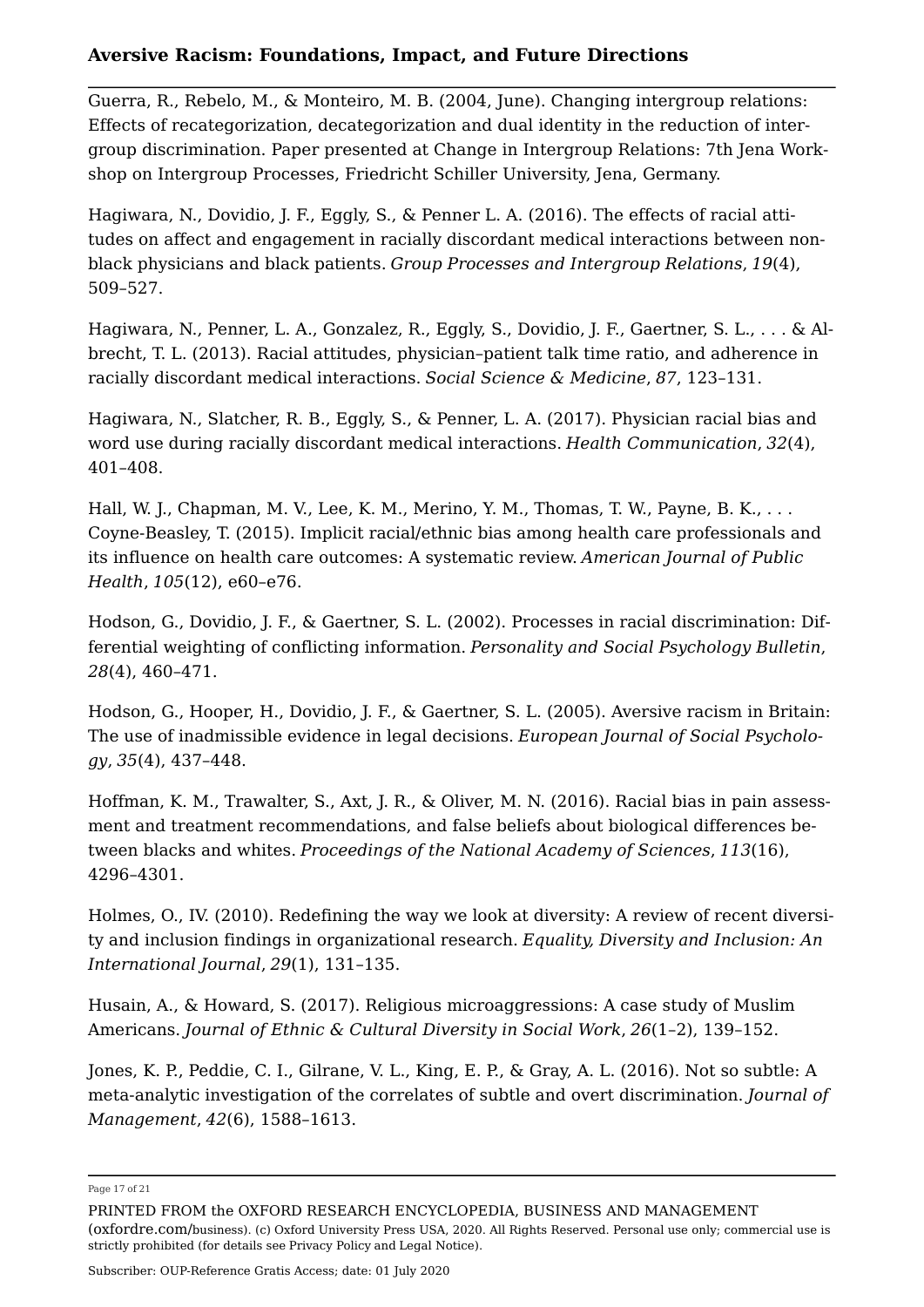<span id="page-17-1"></span>Kalev, A., Dobbin, F., & Kelly, E. (2006). Best practices or best guesses? Assessing the efficacy of corporate affirmative action and diversity policies. *American Sociological Review*, *71*(4), 589–617.

<span id="page-17-7"></span>Legault, L., Gutsell, J. N., & Inzlicht, M. (2011). Ironic effects of antiprejudice messages: How motivational interventions can reduce (but also increase) prejudice. *Psychological Science*, *22*(12), 1472–1477.

<span id="page-17-11"></span>Lemm, K. M. (2001). *Personal and social motivation to respond without prejudice: Implications for implicit and explicit attitude and behavior*. (Unpublished dissertation). Yale University, New Haven, CT.

<span id="page-17-12"></span>Lewis, J. A., Mendenhall, R., Harwood, S. A., & Browne Huntt, M. (2016). "Ain't I a woman?" Perceived gendered racial microaggressions experienced by Black women. *The Counseling Psychologist*, *44*(5), 758–780.

<span id="page-17-2"></span>Lilienfeld, S. O. (2017). Microaggressions: Strong claims, inadequate evidence. *Perspectives on Psychological Science*, *12*(1), 138–169.

<span id="page-17-10"></span>Locke, V., MacLeod, C., & Walker, I. (1994). Automatic and controlled activation of stereotypes: Individual differences associated with prejudice*. British Journal of Social Psychology*, *33*(1), 29–46.

<span id="page-17-5"></span>Maina, I. W., Belton, T. D., Ginzberg, S., Singh, A., & Johnson, T. J. (2017). **[A decade of](http://dx.doi.org/10.1016/j.socscimed.2017.05.009) [studying implicit racial/ethnic bias in healthcare providers using the implicit as](http://dx.doi.org/10.1016/j.socscimed.2017.05.009)[sociation test](http://dx.doi.org/10.1016/j.socscimed.2017.05.009)**. *Social Science and Medicine*, *199*, 219–29.

<span id="page-17-4"></span>McConnell, A. R., & Leibold, J. M. (2001). Relations among the Implicit Association Test, discriminatory behavior, and explicit measures of racial attitudes. *Journal of Experimental Social Psychology*, *37*(5), 435–442.

<span id="page-17-6"></span>Mendes, W. B., & Koslov, K. (2013). Brittle smiles: Positive biases toward stigmatized and outgroup targets. *Journal of Experimental Psychology: General*, *142*(3), 923–933.

<span id="page-17-0"></span>Murrell, A. J., Dietz-Uhler, B. L., Dovidio, J. F., Gaertner, S. L., & Drout, C. (1994). Aversive racism and resistance to Affirmative Action: Perceptions of justice are not necessarily colorblind. *Basic and Applied Social Psychology*, *15*(1–2), 71–86.

<span id="page-17-8"></span>Murrell, A. J., Jones, R., & Petrie, J. (2020). Developing inclusive ethical leaders: An experiential service-learning approach to leadership development among millennials. In B. Ferdman, J. Prime, & R. E. Riggio (Eds.), *Inclusive leadership: Transforming diverse lives, workplaces and societies*. Oxford, UK: Taylor & Francis/Routledge.

<span id="page-17-9"></span>Murrell, A. J., Petrie, J., & Soudi, A. (2020). *Diversity across disciplines: Research on people, policy, process and paradigm*. Charlotte, NC: Information Age.

<span id="page-17-3"></span>Nadal, K. L. (2011). The Racial and Ethnic Microaggressions Scale (REMS): construction, reliability, and validity. *Journal of Counseling Psychology*, *58*(4), 470.

Page 18 of 21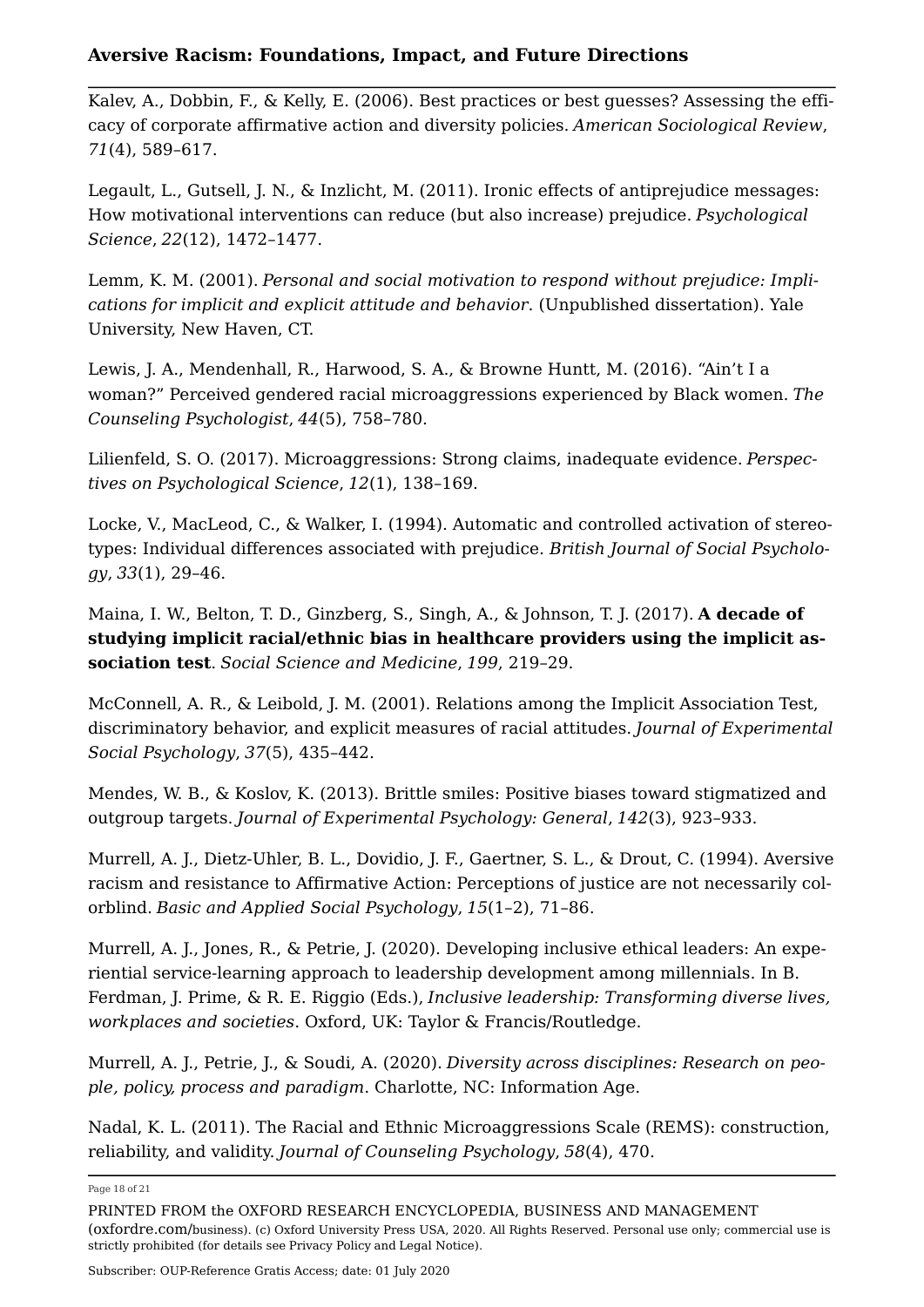<span id="page-18-4"></span>Nadal, K. L., Mazzula, S. L., Rivera, D. P., & Fujii-Doe, W. (2014). Microaggressions and Latina/o Americans: An analysis of nativity, gender, and ethnicity. *Journal of Latina/o Psychology*, *2*(2), 67.

<span id="page-18-3"></span>Nail, P. R., Harton, H. C., & Decker, B. P. (2003). Political orientation and modern versus aversive racism: Tests of Dovidio and Gaertner's (1998) integrated model. *Journal of Personality and Social Psychology*, *84*(4), 754–770.

<span id="page-18-11"></span>Nair, N., Good, D. C., & Murrell, A. J. (2019). Microaggression experiences of different marginalized identities. *Equality*, *Diversity and Inclusion: An International Journal*, *38*(8), 870–883.

<span id="page-18-7"></span>Noon, M. (2018). Pointless diversity training: Unconscious bias, new racism and agency. *Work, Employment and Society*, *32*(1), 198–209.

<span id="page-18-8"></span>Norton, M. I., & Sommers, S. R. (2011). Whites see racism as a zero-sum game that they are now losing. *Perspectives on Psychological Science*, *6*(3), 215–218.

<span id="page-18-9"></span>Oakes, P. J., & Turner, J. C. (1980). Social categorization and intergroup behaviour: Does minimal intergroup discrimination make social identity more positive? *European Journal of Social Psychology*, *10*(3), 295–301.

<span id="page-18-0"></span>Pearson, A. R., Dovidio, J. F., & Gaertner, S. L. (2009). The nature of contemporary prejudice: Insights from aversive racism. *Social and Personality Psychology Compass*, *3*(3), 314–338.

<span id="page-18-10"></span>Peltokorpi, V. (2020). **[Host country national employees' prosocial behavior toward](https://econpapers.repec.org/article/eeeiburev/v_3a29_3ay_3a2020_3ai_3a2_3as096959311930054x.htm) [expatriates in foreign subsidiaries: A common ingroup identity model](https://econpapers.repec.org/article/eeeiburev/v_3a29_3ay_3a2020_3ai_3a2_3as096959311930054x.htm)  [perspective](https://econpapers.repec.org/article/eeeiburev/v_3a29_3ay_3a2020_3ai_3a2_3as096959311930054x.htm)**. *International Business Review*, *29*(2), 101642.

<span id="page-18-1"></span>Penner, L. A., Blair, I. V., Albrecht, T. L., & Dovidio, J. F. (2014). Reducing racial health care disparities: A social psychological analysis. *Policy Insights from the Behavioral and Brain Sciences*, *1*(1), 204–212.

<span id="page-18-5"></span>Penner, L. A., & Dovidio, J. F. (2016). Colorblindness and black-white health disparities. In H. Neville, M. Gallardo, & D. Sue (Eds.), *What does it mean to be color-blind? Manifestation, dynamics, and impact* (pp. 275–293). Washington, DC: American Psychological Association.

<span id="page-18-2"></span>Penner, L. A., Dovidio, J. F., Gonzalez, R., Albrecht, T. L. . . . Eggly, S. (2016). The effects of oncologist implicit racial bias in racially discordant oncology interactions. *Journal of Clinical Oncology*, *34*(24), 2874–2880.

<span id="page-18-6"></span>Penner, L. A., Dovidio, J. F., West, T. W., Gaertner, S. L., Albrecht, T. L., Dailey, R. K., & Markova, T. (2010). Aversive racism and medical interactions with black patients: A field study. *Journal of Experimental Social Psychology*, *46*(2), 436–440.

Page 19 of 21

PRINTED FROM the OXFORD RESEARCH ENCYCLOPEDIA, BUSINESS AND MANAGEMENT

(oxfordre.com/business). (c) Oxford University Press USA, 2020. All Rights Reserved. Personal use only; commercial use is strictly prohibited (for details see [Privacy Policy](https://global.oup.com/privacy) and [Legal Notice\)](https://oxfordre.com/page/legal-notice).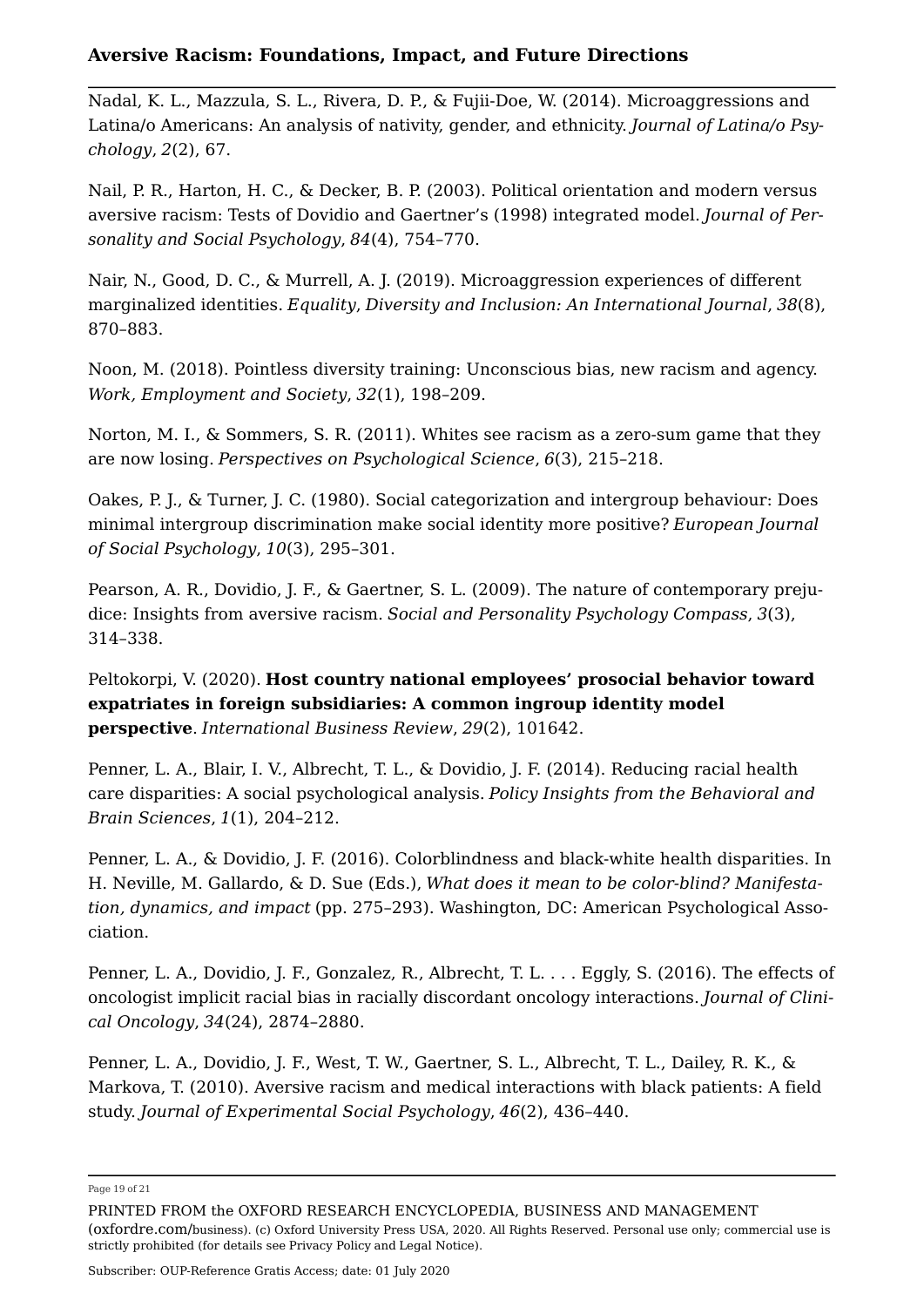<span id="page-19-6"></span>Penner, L. A., Phelan, S. M., Earnshaw, V., Albrecht, T. L., & Dovidio, J. F. (2017). **[Patient](https://www.oxfordhandbooks.com/view/10.1093/oxfordhb/9780190243470.001.0001/oxfordhb-9780190243470-e-12) [stigma, medical interactions, and healthcare disparities: A selective review](https://www.oxfordhandbooks.com/view/10.1093/oxfordhb/9780190243470.001.0001/oxfordhb-9780190243470-e-12)**. In B. Major, J. F. Dovidio, & B. G. Link (Eds.), *The Oxford handbook of stigma and health* (pp. 29–51). New York, NY: Oxford University Press.

<span id="page-19-10"></span>Reysen, S., & Katzarska-Miller, I. (2017). Superordinate and subgroup identities as predictors of peace and conflict: The unique content of global citizenship identity. *Peace and Conflict: Journal of Peace Psychology*, *23*(4), 405–415.

<span id="page-19-4"></span>Rodenborg, N. A., & Boisen, L. A. (2013). Aversive racism and intergroup contact theories: Cultural competence in a segregated world. *Journal of Social Work Education*, *49*(4), 564–579.

<span id="page-19-8"></span>Rollock, N. (2012). Unspoken rules of engagement: Navigating racial microaggressions in the academic terrain. *International Journal of Qualitative Studies in Education*, *25*(5), 517–532.

<span id="page-19-11"></span>Rosenmann, A., Gerhard, R., & Cameron, J. E. (2016). Social identities in a globalized world: Challenges and opportunities for collective action. *Perspectives on Psychological Science*, *11*(2), 202–221.

<span id="page-19-7"></span>Rubin, M., & Hewstone, M. (1998). Social identity theory's self-esteem hypothesis: A review and some suggestions for clarification. *Personality and Social Psychology Review*, *2*(1), 40–62.

<span id="page-19-5"></span>Sabin, J. A., Nosek, B. A., Greenwald, A. G., & Rivara, F. P. (2009). Physicians' implicit and explicit attitudes about race by MD race, ethnicity, and gender*. Journal of Healthcare for the Poor and Underserved*, *20*(3), 896–913.

<span id="page-19-3"></span>Shelton, K., & Delgado-Romero, E. A. (2011). Sexual orientation microaggressions: The experience of lesbian, gay, bisexual, and queer clients in psychotherapy. *Journal of Counseling Psychology*, *58*(2), 210.

<span id="page-19-9"></span>Smith-Oka, V. (2015). Microaggressions and the reproduction of social inequalities in medical encounters in Mexico. *Social Science & Medicine*, *143*, 9–16.

<span id="page-19-0"></span>Sue, D. W. (2010). *Microaggressions in everyday life: Race, gender, and sexual orientation*. New York, NY: Wiley.

<span id="page-19-1"></span>Sue, D. W., Bucceri, J. M., Lin, A. I., Nadal, K. L., & Torino, G. C. (2007). Racial microaggressions and the Asian American experience. *Cultural Diversity & Ethnic Minority Psychology*, *13*(1), 72–81.

<span id="page-19-2"></span>Sue, D. W., Capodilupo, C. M., & Holder, A. M. B. (2008). Racial microaggressions in the life experience of black Americans. *Professional Psychology: Research and Practice*, *39*(3), 329–336.

Page 20 of 21

PRINTED FROM the OXFORD RESEARCH ENCYCLOPEDIA, BUSINESS AND MANAGEMENT (oxfordre.com/business). (c) Oxford University Press USA, 2020. All Rights Reserved. Personal use only; commercial use is strictly prohibited (for details see [Privacy Policy](https://global.oup.com/privacy) and [Legal Notice\)](https://oxfordre.com/page/legal-notice).